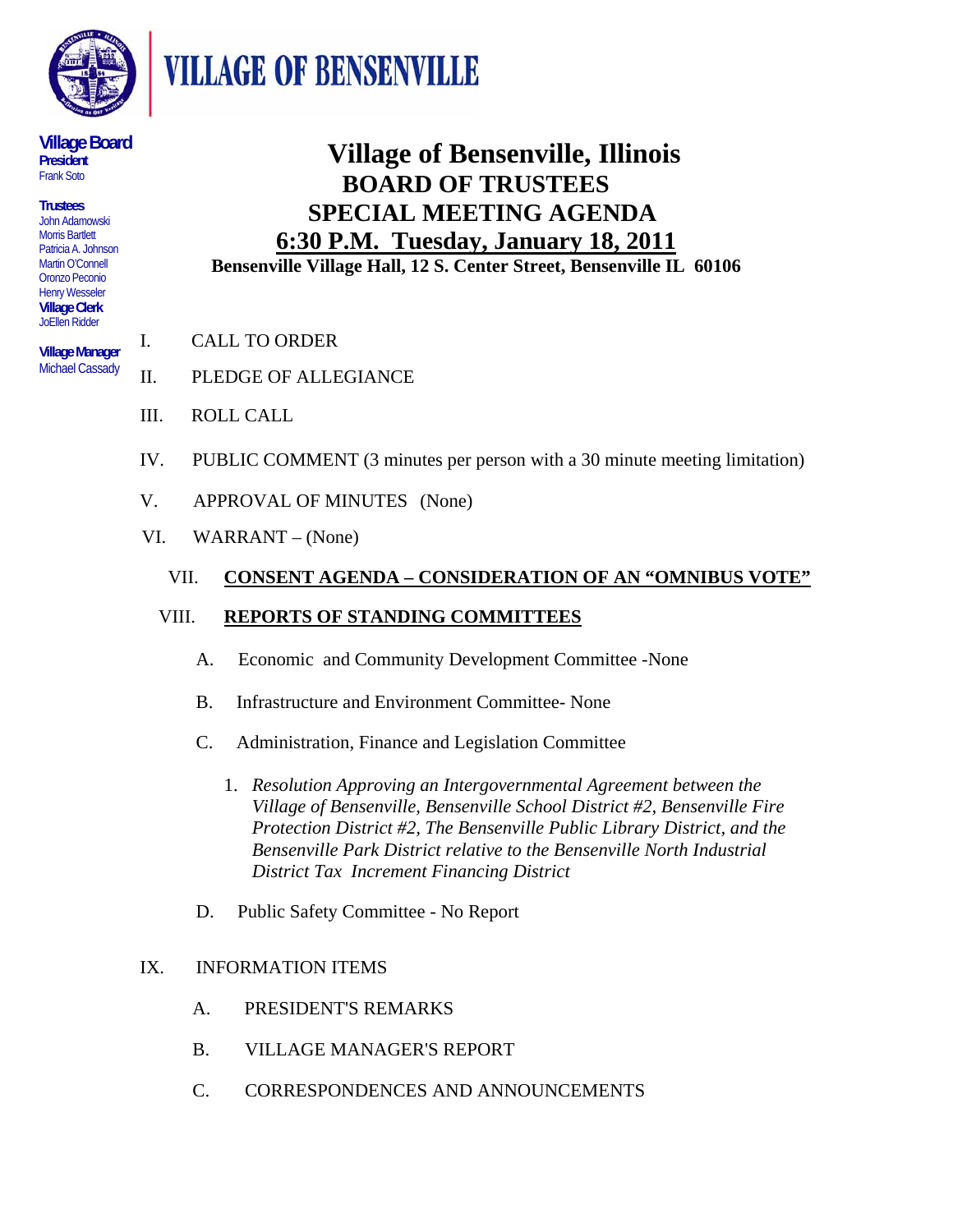#### X. UNFINISHED BUSINESS

#### XI. NEW BUSINESS

#### XII. EXECUTIVE SESSION

- A. Review of Executive Session Minutes [5 ILCS 120/2 (C)(21)]
- B. Personnel [5 ILCS 120/2(C)(1)]
- C. Collective Bargaining [5 ILCS 120/2 (C)(2)]
- D. Property Acquisition [5 ILCS 120/2(C)(5)]
- E. Litigation [5 ILCS 120/2(C)(11)]

#### XIII. MATTERS REFERRED FROM EXECUTIVE SESSION

#### XIV. ADJOURNMENT

**Please Note** - The Village of Bensenville is subject to the requirements of the Americans with Disabilities Act of 1990. Individuals with disabilities who plan to attend this meeting and who require certain accommodations in order to allow them to observe and/or participate in this meeting, or who have questions regarding the accessibility of this meeting or the facilities, are requested to contact Village Hall (630-766-8200) at least 3 days prior to the meeting to allow the Village of Bensenville to make reasonable accommodations for those persons.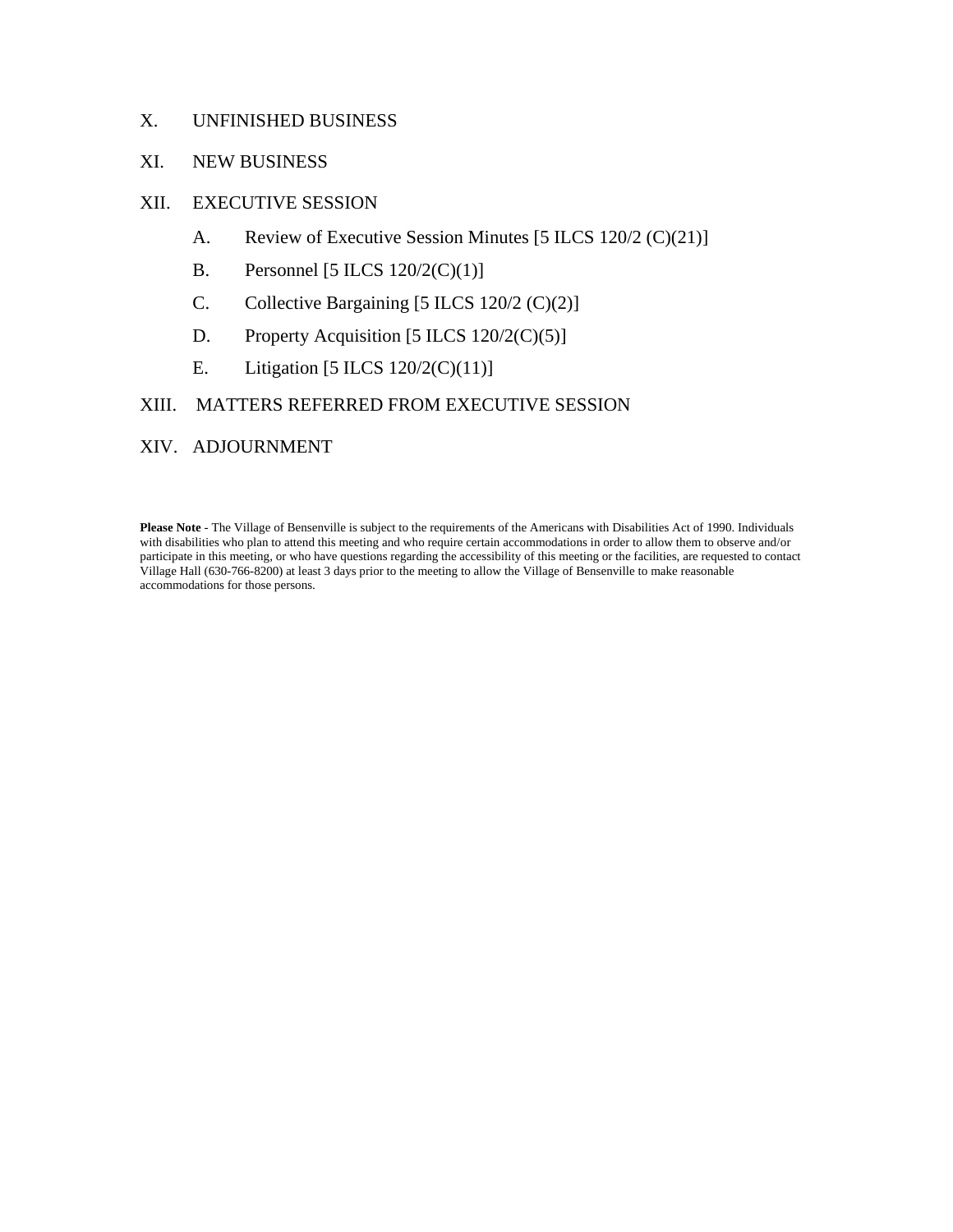#### **RESOLUTION NO. \_\_\_\_\_\_**

#### **A RESOLUTION APPROVING AN INTERGOVERNMENTAL AGREEMENT BETWEEN THE VILLAGE OF BENSENVILLE, BENSENVILLE SCHOOL DISTRICT #2, BENSENVILLE FIRE PROTECTION DISTRICT #2, THE BENSENVILLE PUBLIC LIBRARY DISTRICT AND THE BENSENVILLE PARK DISTRICT RELATIVE TO THE BENSENVILLE NORTH INDUSTRIAL DISTRICT TAX INCREMENT FINANCING DISTRICT**

 BE IT RESOLVED by the President and Board of Trustees of the Village of Bensenville, DuPage and Cook Counties, Illinois, that the President and Board of Trustees hereby approve "AN INTERGOVERNMENTAL AGREEMENT BETWEEN THE VILLAGE OF BENSENVILLE, BENSENVILLE SCHOOL DISTRICT #2, BENSENVILLE FIRE PROTECTION DISTRICT #2, THE BENSENVILLE PUBLIC LIBRARY DISTRICT AND THE BENSENVILLE PARK DISTRICT RELATIVE TO THE BENSENVILLE NORTH INDUSTRIAL DISTRICT TAX INCREMENT FINANCING DISTRICT," in substantially the form as attached hereto as **Exhibit 1** and made part hereof (the "Intergovernmental Agreement").

 BE IT FURTHER RESOLVED that the Village President and the Village Clerk are hereby authorized and directed to execute said Intergovernmental Agreement, in substantially the form as attached hereto as **Exhibit 1** on behalf of the Village of Bensenville.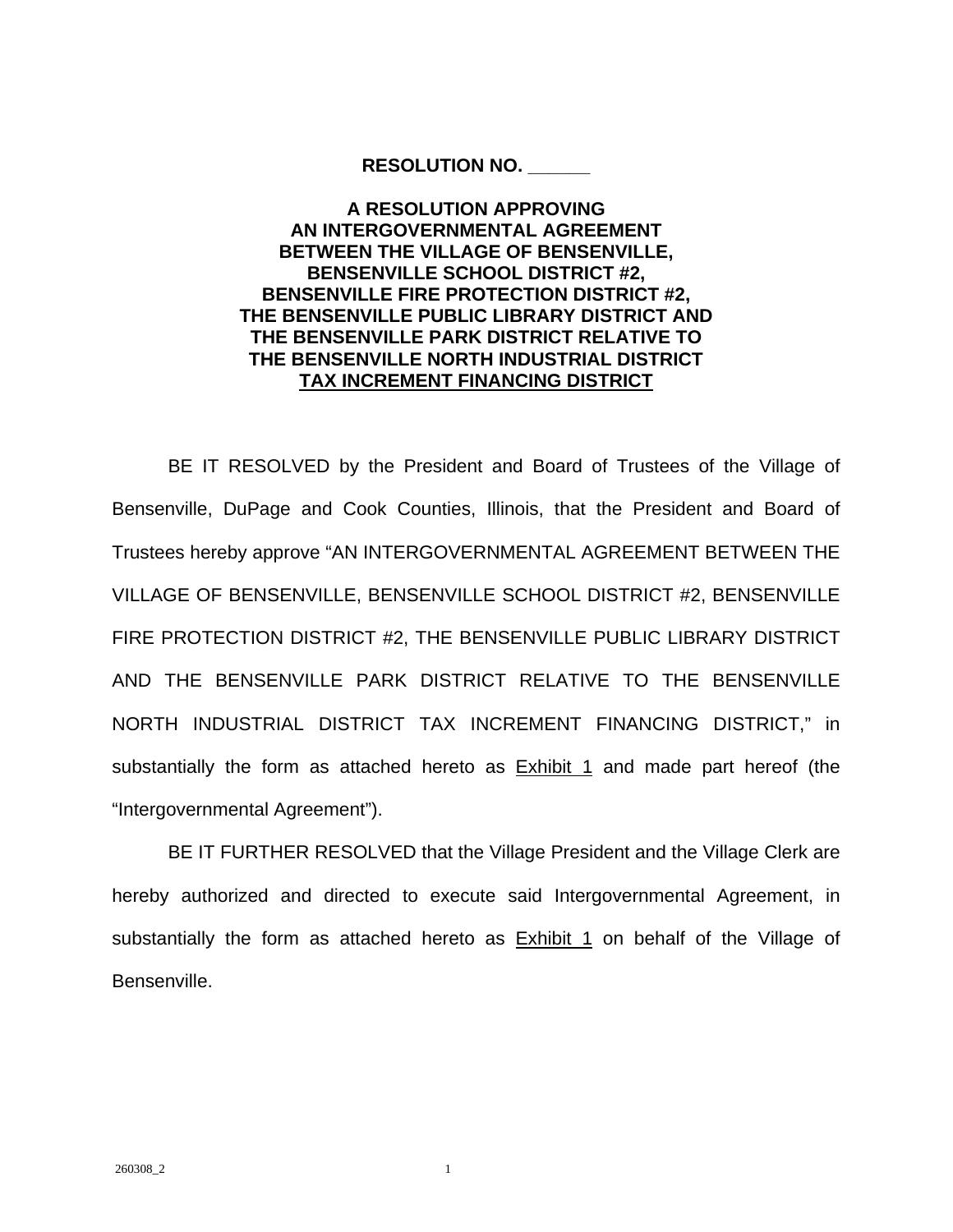ADOPTED this 18<sup>th</sup> day of January, 2011, pursuant to a roll call vote as follows:

 **AYES:**\_\_\_\_\_\_\_\_\_\_\_\_\_\_\_\_\_\_\_\_\_\_\_\_\_\_\_\_\_\_\_\_\_\_\_\_\_\_\_\_\_\_\_\_\_\_\_\_\_\_\_ **NAYS:**\_\_\_\_\_\_\_\_\_\_\_\_\_\_\_\_\_\_\_\_\_\_\_\_\_\_\_\_\_\_\_\_\_\_\_\_\_\_\_\_\_\_\_\_\_\_\_\_\_\_\_ **ABSENT:**\_\_\_\_\_\_\_\_\_\_\_\_\_\_\_\_\_\_\_\_\_\_\_\_\_\_\_\_\_\_\_\_\_\_\_\_\_\_\_\_\_\_\_\_\_\_\_\_\_

APPROVED by me this 18<sup>th</sup> day of January, 2011.

 $\overline{\phantom{a}}$  , and the contract of the contract of the contract of the contract of the contract of the contract of the contract of the contract of the contract of the contract of the contract of the contract of the contrac Frank Soto, Village President

**ATTEST:**

\_\_\_\_\_\_\_\_\_\_\_\_\_\_\_\_\_\_\_\_\_\_\_\_\_\_\_\_\_\_\_\_\_\_ JoEllen Ridder, Village Clerk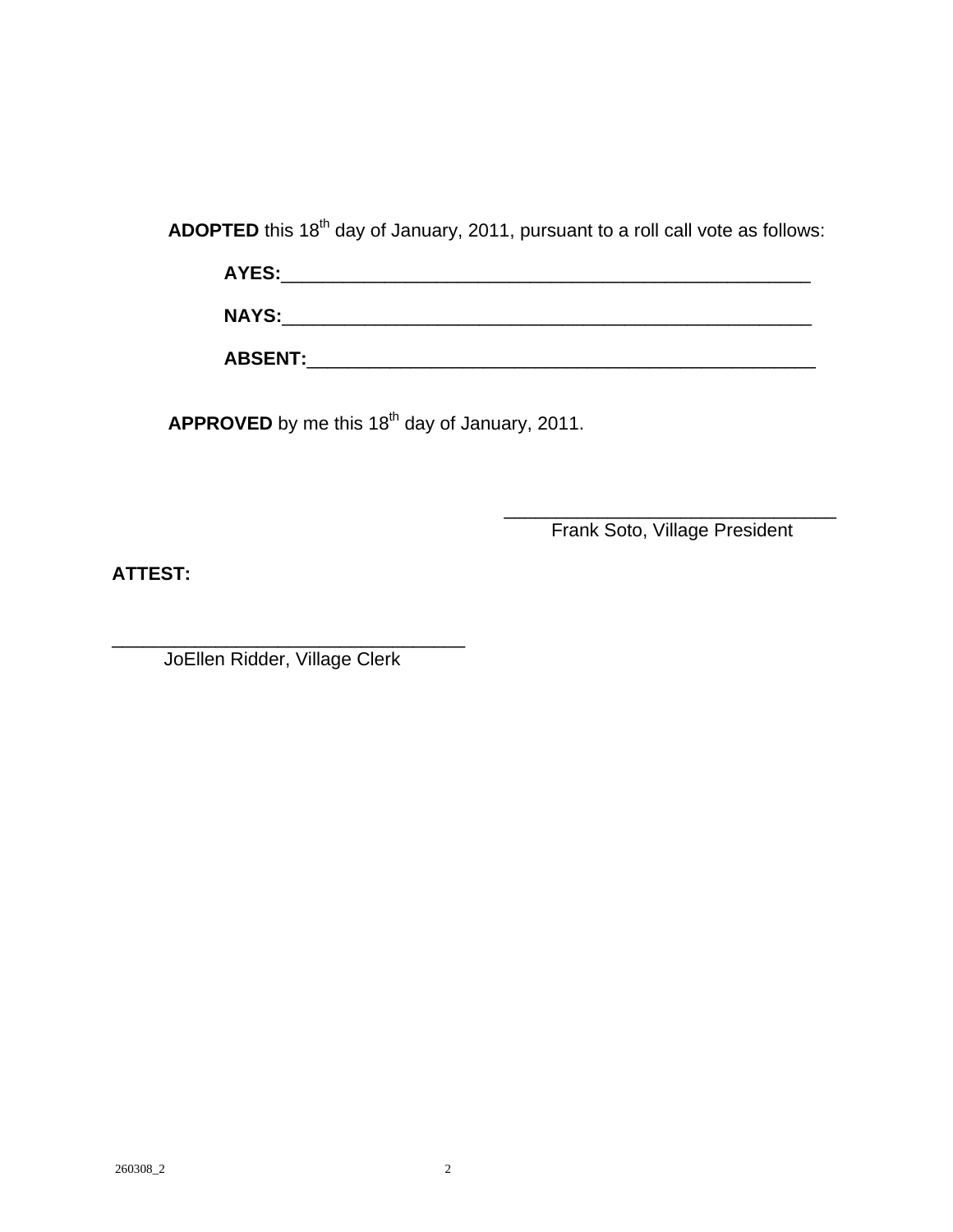#### **Exhibit 1**

**AN INTERGOVERNMENTAL AGREEMENT BETWEEN THE VILLAGE OF BENSENVILLE, BENSENVILLE SCHOOL DISTRICT #2, BENSENVILLE FIRE PROTECTION DISTRICT #2, THE BENSENVILLE PUBLIC LIBRARY DISTRICT AND THE BENSENVILLE PARK DISTRICT RELATIVE TO THE BENSENVILLE NORTH INDUSTRIAL DISTRICT TAX INCREMENT FINANCING DISTRICT** 

(attached)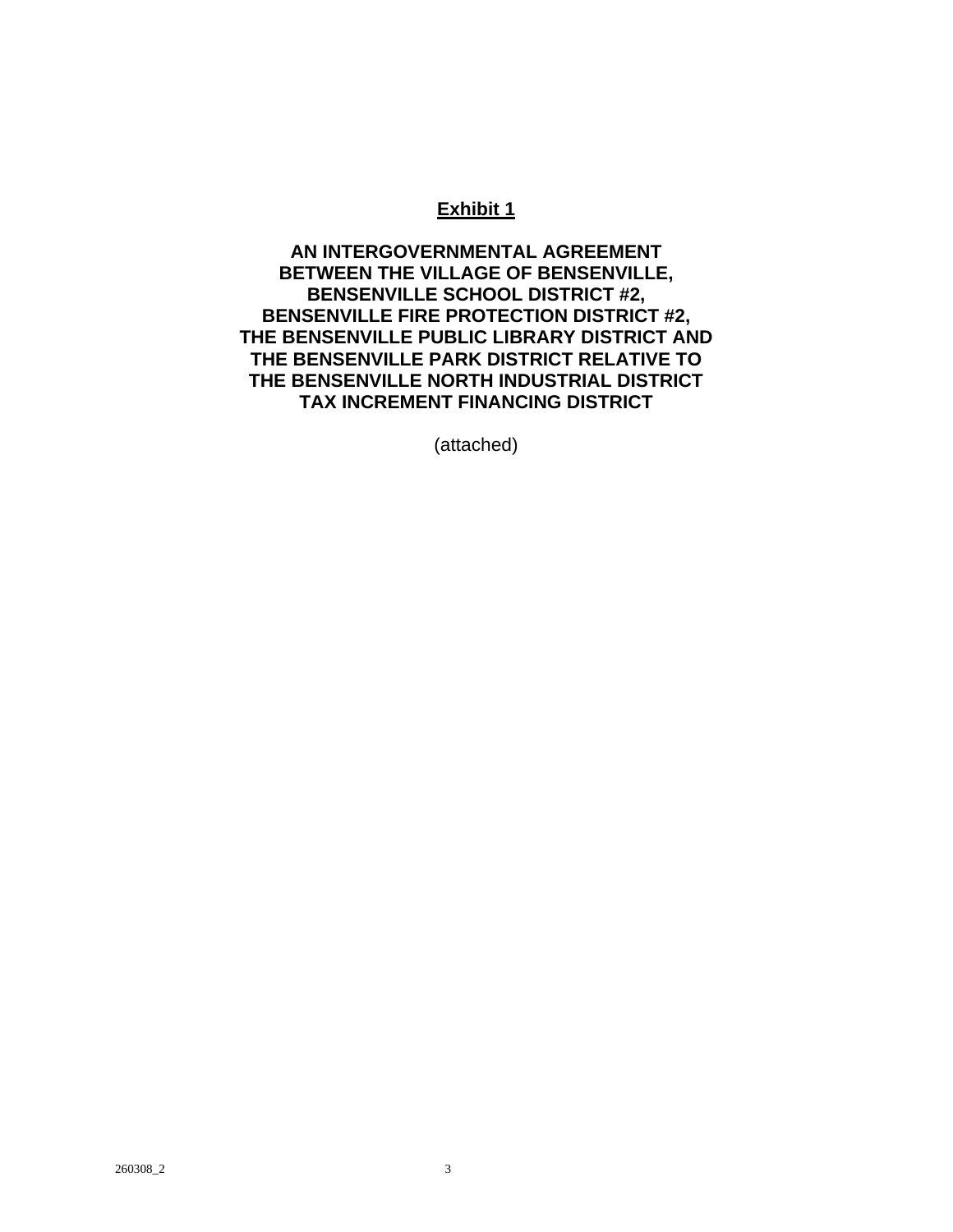#### **AN INTERGOVERNMENTAL AGREEMENT BETWEEN THE VILLAGE OF BENSENVILLE, BENSENVILLE SCHOOL DISTRICT #2, BENSENVILLE FIRE PROTECTION DISTRICT #2, THE BENSENVILLE PUBLIC LIBRARY DISTRICT AND THE BENSENVILLE PARK DISTRICT RELATIVE TO THE BENSENVILLE NORTH INDUSTRIAL DISTRICT TAX INCREMENT FINANCING DISTRICT**

This Intergovernmental Agreement (hereinafter referred to as the "Agreement") is entered into this \_\_\_\_ day of \_\_\_\_\_\_\_\_\_\_\_\_\_, 2011, between the VILLAGE OF BENSENVILLE, a municipal corporation (hereinafter referred to as "BENSENVILLE"), BENSENVILLE SCHOOL DISTRICT #2, BENSENVILLE FIRE PROTECTION DISTRICT #2, THE BENSENVILLE PUBLIC LIBRARY DISTRICT and THE BENSENVILLE PARK DISTRICT (hereinafter referred to individually by each's respective name and collectively referred to as the "LOCAL TAXING BODIES").

#### **R E C I T A L S**

**WHEREAS**, pursuant to Ordinance Number 65-2010, adopted August 24, 2010, BENSENVILLE approved a feasibility study in regard to the preparation of a tax increment redevelopment plan and project (hereinafter referred to as the "TIF PLAN"), the designation of a tax increment redevelopment project area (hereinafter referred to as the "REDEVELOPMENT PROJECT AREA"), and the adoption of tax increment financing relative to BENSENVILLE'S proposed North Industrial District Tax Increment Financing District (hereinafter referred to as the "NORTH INDUSTRIAL TIF DISTRICT"); and

**WHEREAS**, the REDEVELOPMENT PROJECT AREA for the NORTH INDUSTRIAL TIF DISTRICT will consist of the property legally described on EXHIBIT A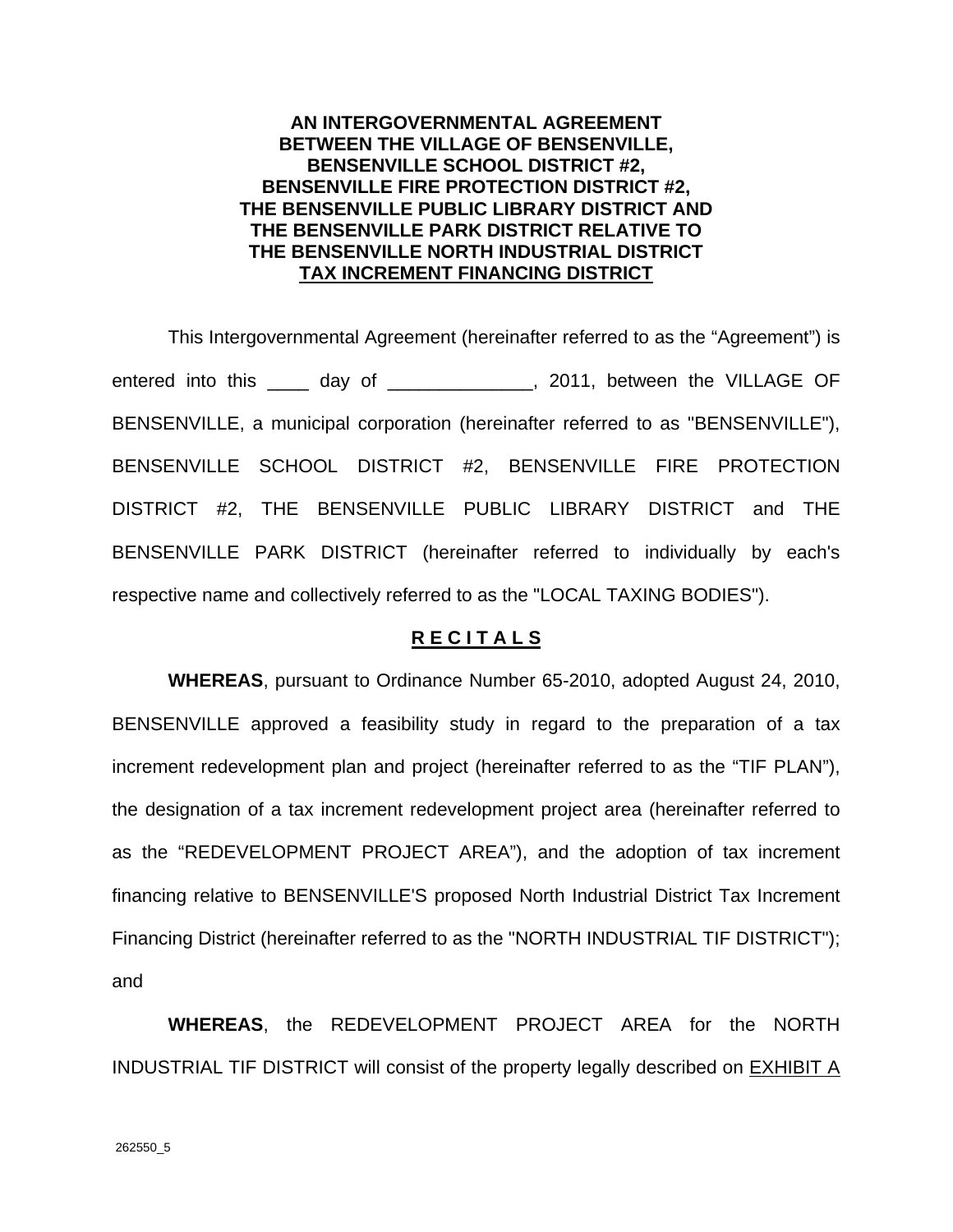and depicted on EXHIBIT B, both exhibits being attached hereto and made part hereof; and

**WHEREAS**, in addition to BENSENVILLE and the LOCAL TAXING BODIES, the NORTH INDUSTRIAL TIF DISTRICT impacts the following taxing districts: Addison Township, Addison Township Highway, College of DuPage Community College District #502, the County of DuPage, the DuPage Airport Authority, the DuPage County Health Department, the DuPage Water Commission, Fenton High School District #100, and the Forest Preserve District of DuPage County (the aforementioned taxing districts, along with the LOCAL TAXING BODIES, being hereinafter collectively referred to as the "TAXING DISTRICTS"); and

**WHEREAS**, the LOCAL TAXING BODIES, and some TAXING DISTRICTS, own property within the REDEVELOPMENT PROJECT AREA; and

**WHEREAS**, the LOCAL TAXING BODIES, and some TAXING DISTRICTS, are concerned that BENSENVILLE may attempt to use eminent domain to acquire title to the properties owned by the LOCAL TAXING BODIES within the REDEVELOPMENT PROJECT AREA; and

**WHEREAS**, the TAXING DISTRICTS may want to make improvements in regard to the properties they own within the REDEVELOPMENT PROJECT AREA, and would like BENSENVILLE to consider using incremental real estate tax revenues generated by the NORTH INDUSTRIAL TIF DISTRICT, to the extent allowed by the Tax Increment Allocation Redevelopment Act, 65 ILCS 5/11-74.4-1 *et seq.* (hereinafter referred to as the "TIF ACT") and the TIF PLAN, to assist the TAXING DISTRICTS in moving forward with any such improvements; and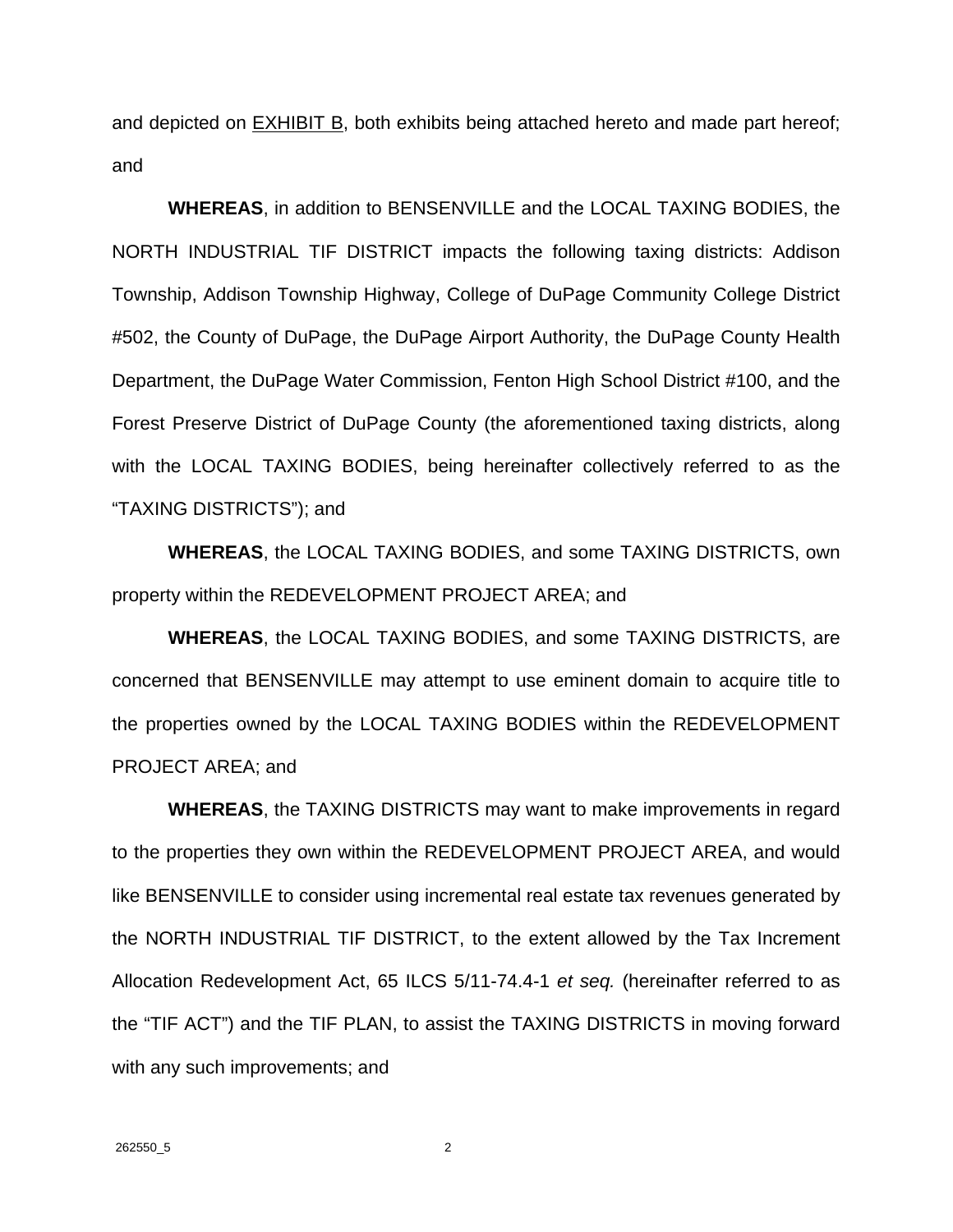**WHEREAS**, the TAXING DISTRICTS would like assurances from BENSENVILLE, as more fully set forth below, including the assurance that, if the NORTH INDUSTRIAL TIF DISTRICT generates more incremental real tax revenues than BENSENVILLE currently anticipates it will need for projects contemplated by the TIF PLAN, a declaration of surplus revenue shall be made by BENSENVILLE pursuant to 65 ILCS 5/11-74.4-7; and

**WHEREAS**, BENSENVILLE has no desire to acquire any of the property owned by the TAXING DISTRICTS, within the REDEVELOPMENT PROJECT AREA, by eminent domain; and

**WHEREAS**, BENSENVILLE has no objection to giving consideration to using incremental real estate tax revenues generated by the NORTH INDUSTRIAL TIF DISTRICT, to the extent allowed by the TIF ACT and the TIF PLAN, to assist the TAXING DISTRICTS in moving forward with improvements to properties that are owned by the TAXING DISTRICTS within the REDEVELOPMENT PROJECT AREA; and

**WHEREAS**, BENSENVILLE has no objection to declaring certain incremental real estate tax revenues, generated by the NORTH INDUSTRIAL TIF DISTRICT, surplus revenues as provided for by 65 ILCS 5/11-74.4-7, subject to certain additional terms and conditions as more fully set forth below; and

**WHEREAS**, the Constitution of the State of Illinois, 1970, Article VII, Section 10, authorizes units of local government and school districts to contract or otherwise associate among themselves in any manner not prohibited by law or ordinance; and

**WHEREAS**, the "Intergovernmental Cooperation Act," 5 ILCS 220/1 *et seq.*, provides that any power or powers, privileges or authority exercised or which may be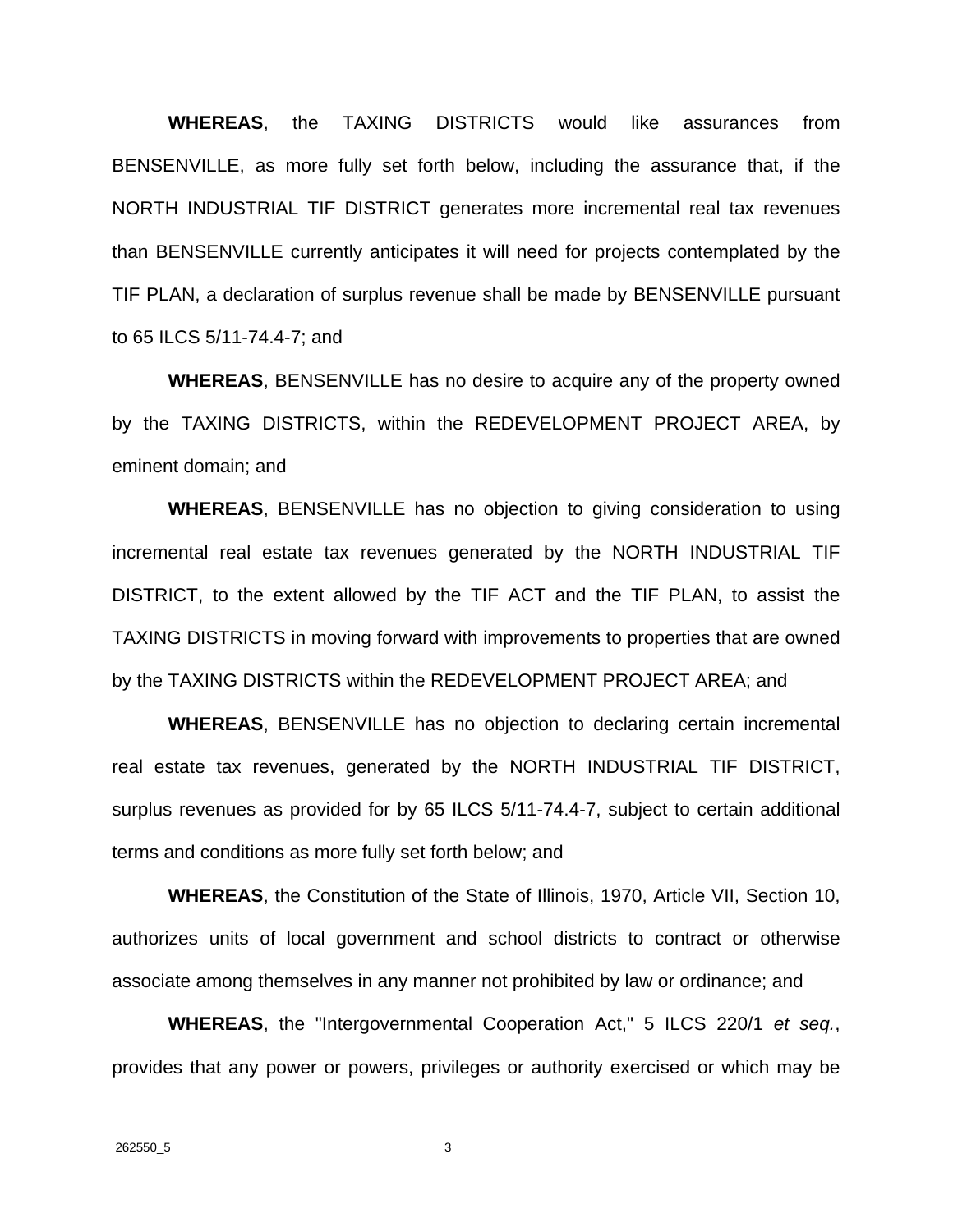exercised by a unit of local government or school district may be exercised and enjoyed jointly with any other units of local government or school districts; and

**WHEREAS**, the TIF ACT, as amended from time to time, authorizes municipalities to enter into contracts necessary to implement or maintain a tax increment financing redevelopment plan or project; and

**WHEREAS**, BENSENVILLE and the LOCAL TAXING BODIES have determined that it is in their overall respective best interests to enter into this Agreement;

**NOW, THEREFORE**, in consideration of the foregoing recitals and the mutual covenants and agreements herein contained, and other good and valuable consideration, the receipt and sufficiency of which is hereby acknowledged by BENSENVILLE and the LOCAL TAXING BODIES, BENSENVILLE and the LOCAL TAXING BODIES agree as follows:

**1.** The preambles set forth above are hereby incorporated herein by reference as if fully set forth herein.

**2.** BENSENVILLE hereby agrees that, to the extent it has powers of eminent domain under the TIF ACT, it will not exercise such powers to acquire any property that is owned by the TAXING DISTRICTS and located within the REDEVELOPMENT PROJECT AREA, during the life of the NORTH INDUSTRIAL TIF DISTRICT.

**3.** Any of the TAXING DISTRICTS may submit requests for financial assistance to BENSENVILLE, relative to the redevelopment of any property owned by any of the respective TAXING DISTRICTS within the REDEVELOPMENT PROJECT AREA (hereinafter referred to as a "FUNDING REQUEST").

**4.** BENSENVILLE agrees to consider each FUNDING REQUEST, provided the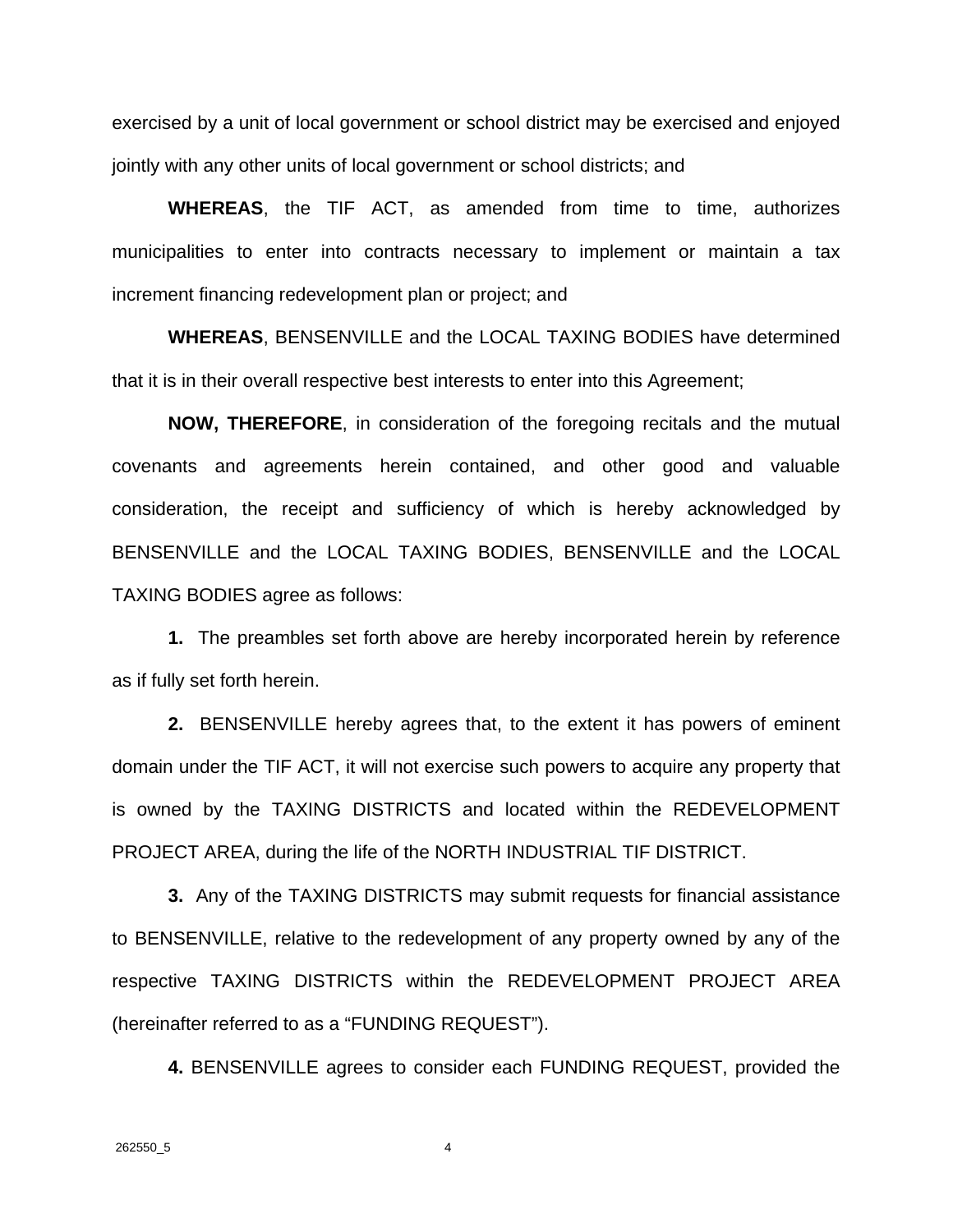redevelopment to which the FUNDING REQUEST relates can, pursuant to the TIF ACT and the TIF PLAN, be funded with incremental real estate tax revenues generated by the NORTH INDUSTRIAL TIF DISTRICT, in the same manner as BENSENVILLE would consider similar funding requests relative to private redevelopment within the NORTH INDUSTRIAL TIF DISTRICT. In the event any such funding request is approved, it shall be paid out of the cumulative incremental real estate tax revenues being retained by BENSENVILLE, as referenced in **EXHIBIT C** attached hereto and made part hereof.

**5.** To the extent that cumulative incremental real estate tax revenues generated by the NORTH INDUSTRIAL TIF DISTRICT, and received by BENSENVILLE, minus:

- **A.** cumulative incremental real estate tax revenues received by BENSENVILLE as a result of any special service area established by BENSENVILLE within the boundaries of the NORTH INDUSTRIAL TIF DISTRICT, and used by BENSENVILLE to pay for the special service area improvements, to pay for special service area debt service, or to abate the special service area tax levy;
- **B.** cumulative incremental real estate tax revenues received by BENSENVILLE from any particular parcel or parcels of property within the NORTH INDUSTRIAL TIF DISTRICT, in relation to which BENSENVILLE has entered into a redevelopment agreement, to the extent such incremental real estate tax revenues generated by said parcel or parcels of property have been pledged under said redevelopment agreement for tax increment financing eligible costs associated with the redevelopment of said parcel or parcels of property;
- **C.** cumulative incremental real estate tax revenues being retained by BENSENVILLE, as set forth in EXHIBIT C; and
- **D.** cumulative previously distributed SURPLUS REVENUE (as defined below);

results in a dollar amount greater than zero dollars (\$0.00), in any given year of the life of the NORTH INDUSTRIAL TIF DISTRICT, said dollar amount shall be declared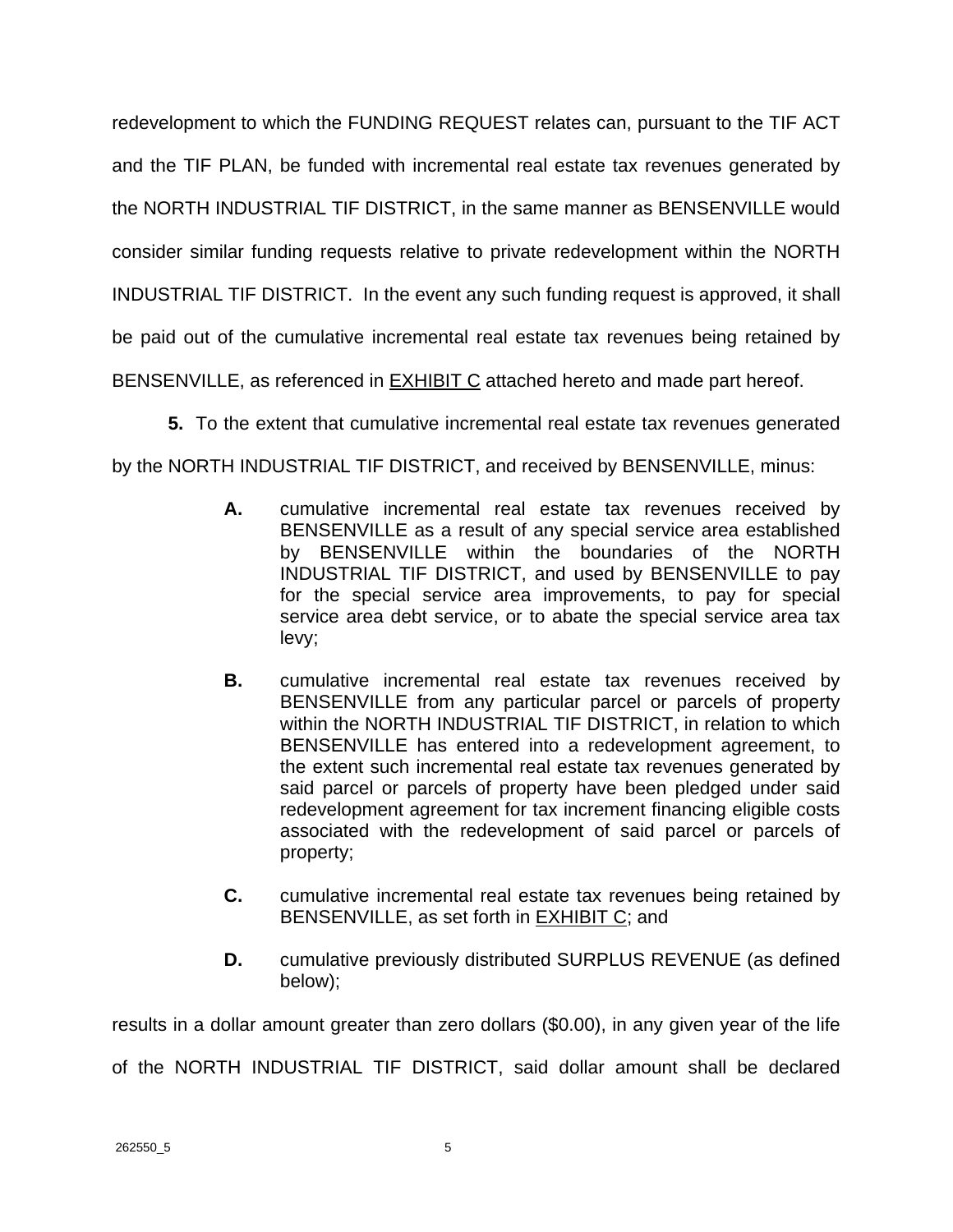surplus pursuant to 65 ILCS 5/11-74.4-7 (hereinafter the "SURPLUS REVENUE"). In regard to this Section 5, BENSENVILLE shall annually provide each of the TAXING DISTRICTS with a report setting forth the incremental real estate tax revenues received by BENSENVILLE relative to the NORTH INDUSTRIAL TIF DISTRICT, and the amounts excluded therefrom pursuant to this Section 5.

**6.** In accordance with 65 ILCS 5/11-74.4-7, BENSENVILLE shall pay any such SURPLUS REVENUE to the DuPage County Collector. Pursuant to said 65 ILCS 5/11- 74.4-7:

> "The County Collector shall thereafter make distribution to the respective taxing districts in the same manner and proportion as the most recent distribution by the County Collector to the affected districts of real property taxes from real property in the redevelopment project area."

BENSENVILLE agrees that the reference to "the respective taxing districts," as contained in the above-quoted language from 65 ILCS 5/11-74.4-7, includes the TAXING DISTRICTS, as referenced in this Agreement, which are impacted by the NORTH INDUSTRIAL TIF DISTRICT.

- **7.** BENSENVILLE agrees:
	- **A.** That it will not create any new tax increment financing districts, which include property within the corporate limits of BENSENVILLE SCHOOL DISTRICT #2 and Fenton High School District #100, during the life of the NORTH INDUSTRIAL TIF DISTRICT, until the equalized assessed valuation (both base and incremental) of all or a part of one or more existing BENSENVILLE tax increment financing districts, which include property within the corporate limits of BENSENVILLE SCHOOL DISTRICT #2 and Fenton High School District #100, has been released for inclusion in the tax levy calculation for BENSENVILLE SCHOOL DISTRICT #2 and Fenton High School District #100, with the base equalized assessed valuation of said new tax increment financing district not to exceed the cumulative equalized assessed valuation (both base and incremental) so released; and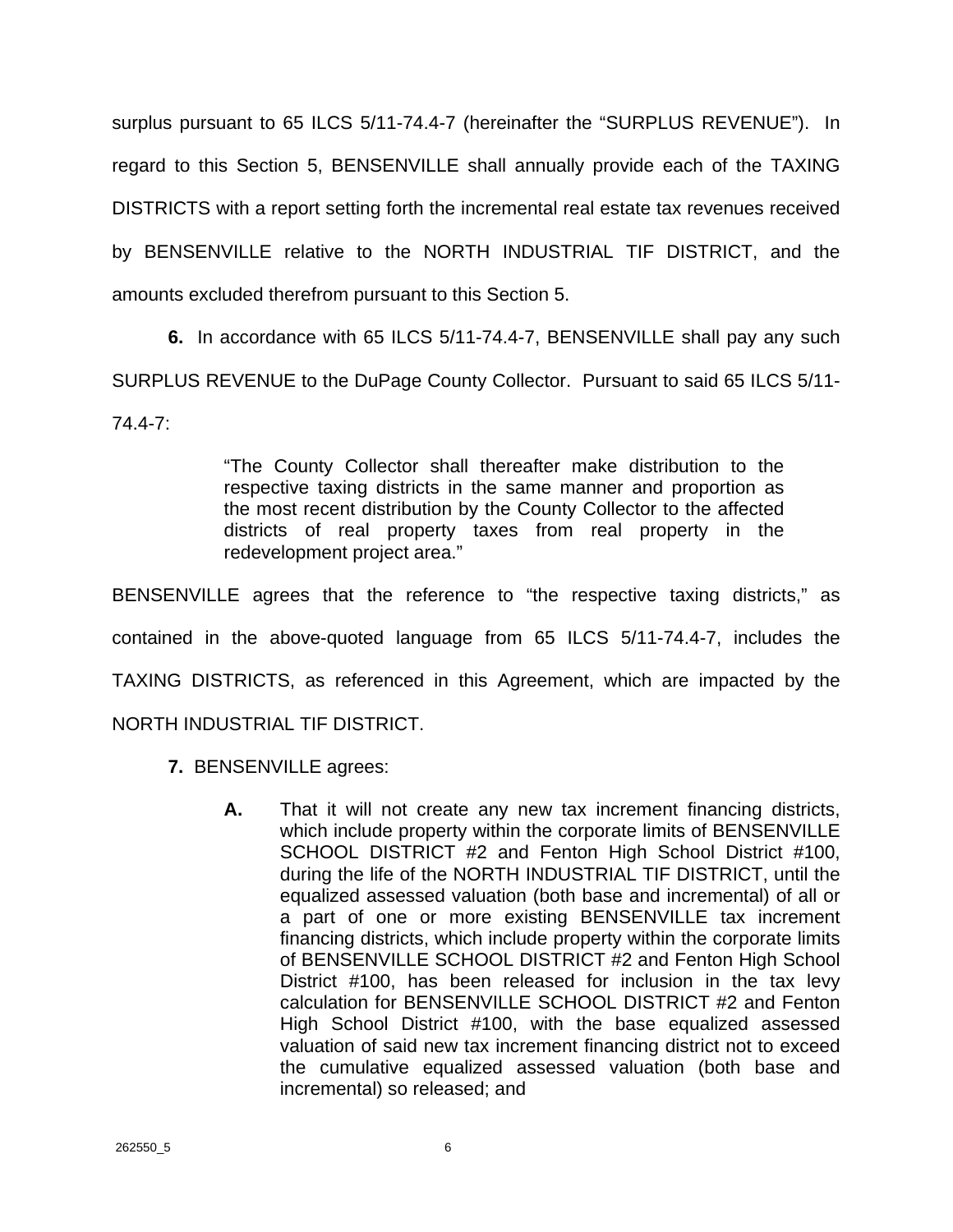- **B.** That use of incremental real estate tax revenues in support of a redevelopment agreement, as referenced in Section 5.B. above, shall be based on an analysis of project financial need, taking into account, among other factors, competitive locational factors, necessary infrastructure, extraordinary costs, costs of development, costs of private investment funds, financing market conditions and financing gaps, with BENSENVILLE having the option to engage an independent third party of its choice to conduct such analysis, and with the opinion of any such third party being made available to the TAXING DISTRICTS; provided, however, the information upon which said opinion is based shall not be released, except as may be required under the Freedom of Information Act (5 ILCS 140/1 *et seq.*).
- **8.** The LOCAL TAXING BODIES agree:
	- **A.** To support an extension of the life of the BENSENVILLE "Legions" tax increment financing district; and
	- **B.** To use their respective best efforts to provide property tax relief with any SURPLUS REVENUE they receive.

**9.** This Agreement shall be binding upon BENSENVILLE and the LOCAL TAXING BODIES, and their respective successors.

**10.** This Agreement represents the entire agreement between the LOCAL TAXING BODIES and BENSENVILLE. No amendment, waiver or modification of any term or condition of this Agreement shall be binding or effective for any purpose unless expressed in writing and adopted by each of the parties hereto as required by law.

**11.** The LOCAL TAXING BODIES, by their execution and approval of this Agreement, hereby waive forever any and all right to set aside, modify or contest in any manner the creation of the NORTH INDUSTRIAL TIF DISTRICT, including, but not limited to, the TIF PLAN, the REDEVELOPMENT PROJECT AREA and any redevelopment agreements or professional services agreements as now or hereafter constituted or entered into by BENSENVILLE. Notwithstanding the foregoing, the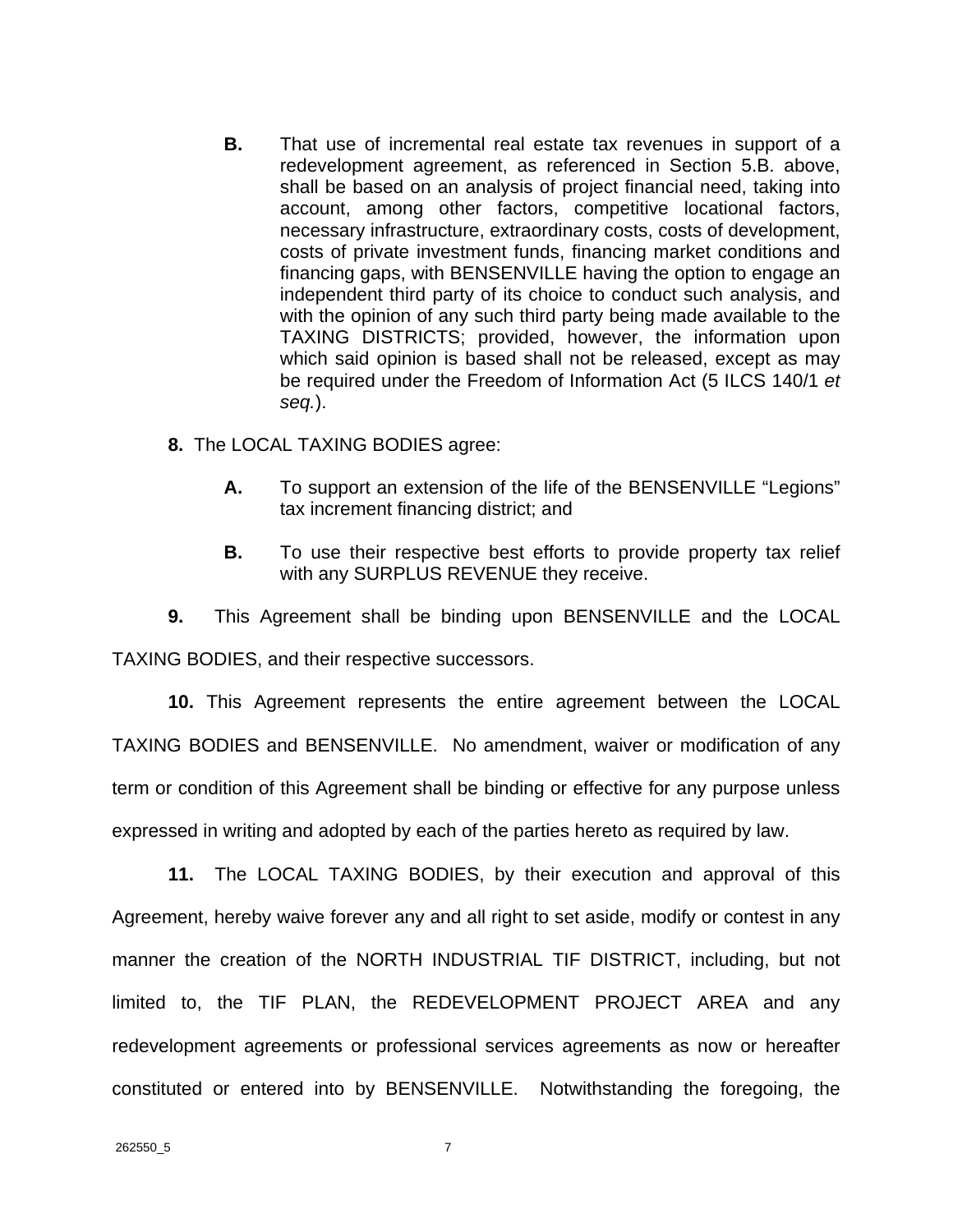TAXING DISTRICTS shall fully retain their rights to contest in any manner permitted by law any amendments to the NORTH INDUSTRIAL TIF DISTRICT and/or the administration of the NORTH INDUSTRIAL TIF DISTRICT to the extent contrary to the TIF ACT, the TIF PLAN for the NORTH INDUSTRIAL TIF DISTRICT, any other applicable law or this Agreement. Nothing contained herein shall be construed to give the LOCAL TAXING BODIES or the TAXING DISTRICTS any right to participate in the administration of the NORTH INDUSTRIAL TIF DISTRICT.

**12.** If any section, subsection, sentence, clause or phrase of this Agreement is for any reason held to be invalid, such decision or decisions shall not affect the validity of the remaining portions of this Agreement.

**13.** This Agreement shall be effective when approved by the BENSENVILLE Village Board and the governing boards of each of the LOCAL TAXING BODIES, and signed on behalf of BENSENVILLE and the LOCAL TAXING BODIES.

**14.** This Agreement will remain in effect until the dissolution of the NORTH INDUSTRIAL TIF DISTRICT.

**15.** This Agreement shall be executed in a sufficient number of counterparts so that each party hereto shall receive an original signature copy hereof.

# **THE REMAINDER OF THIS PAGE HAS INTENTIONALLY BEEN LEFT BLANK.**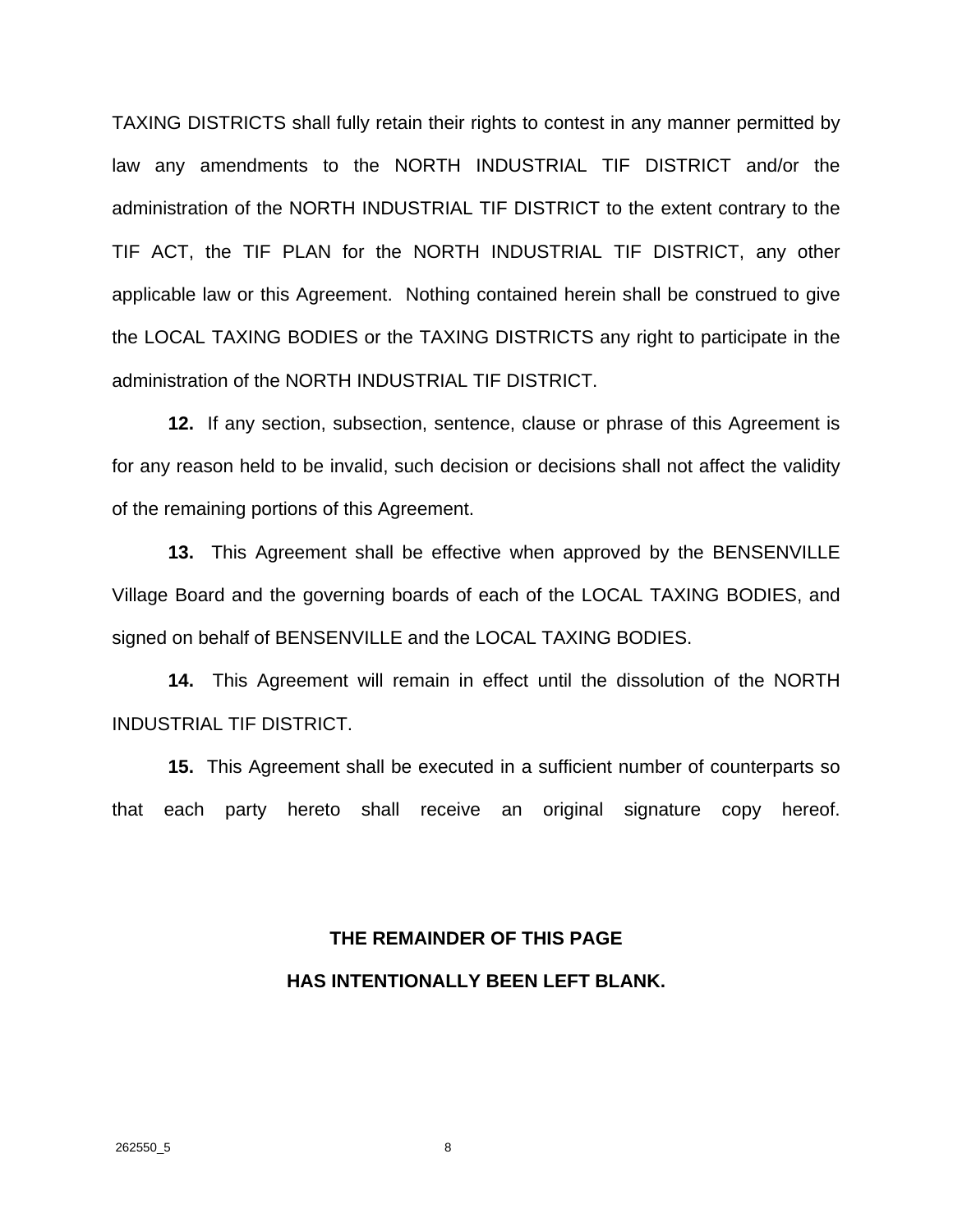**IN WITNESS WHEREOF**, the undersigned governmental units have caused this Agreement to be duly executed by their authorized officials.

#### **VILLAGE OF BENSENVILLE**

By:\_\_\_\_\_\_\_\_\_\_\_\_\_\_\_\_\_\_\_\_\_\_\_\_\_\_\_\_\_

Village President

Date:\_\_\_\_\_\_\_\_\_\_\_\_\_\_\_\_\_\_\_\_\_\_\_\_\_\_\_

ATTEST:

\_\_\_\_\_\_\_\_\_\_\_\_\_\_\_\_\_\_\_\_\_\_\_\_\_\_\_\_\_\_\_ Village Clerk

### **BENSENVILLE SCHOOL DISTRICT #2 BENSENVILLE FIRE**

# **PROTECTION DISTRICT #2**

By:\_\_\_\_\_\_\_\_\_\_\_\_\_\_\_\_\_\_\_\_\_\_\_\_\_\_\_\_\_ By:\_\_\_\_\_\_\_\_\_\_\_\_\_\_\_\_\_\_\_\_\_\_\_\_\_\_\_\_\_

President **President President** 

Date:\_\_\_\_\_\_\_\_\_\_\_\_\_\_\_\_\_\_\_\_\_\_\_\_\_\_\_ Date:\_\_\_\_\_\_\_\_\_\_\_\_\_\_\_\_\_\_\_\_\_\_\_\_\_\_\_

ATTEST: ATTEST:

\_\_\_\_\_\_\_\_\_\_\_\_\_\_\_\_\_\_\_\_\_\_\_\_\_\_\_\_\_\_\_ \_\_\_\_\_\_\_\_\_\_\_\_\_\_\_\_\_\_\_\_\_\_\_\_\_\_\_\_\_\_\_ Secretary Secretary Secretary Secretary

# **LIBRARY DISTRICT**

 $P$ resident

Date:\_\_\_\_\_\_\_\_\_\_\_\_\_\_\_\_\_\_\_\_\_\_\_\_\_\_\_ Date:\_\_\_\_\_\_\_\_\_\_\_\_\_\_\_\_\_\_\_\_\_\_\_\_\_\_\_\_

ATTEST: ATTEST:

\_\_\_\_\_\_\_\_\_\_\_\_\_\_\_\_\_\_\_\_\_\_\_\_\_\_\_\_\_\_\_ \_\_\_\_\_\_\_\_\_\_\_\_\_\_\_\_\_\_\_\_\_\_\_\_\_\_\_\_\_\_\_

**BENSENVILLE PUBLIC BENSENVILLE PARK DISTRICT** 

By:\_\_\_\_\_\_\_\_\_\_\_\_\_\_\_\_\_\_\_\_\_\_\_\_\_\_\_\_\_ By:\_\_\_\_\_\_\_\_\_\_\_\_\_\_\_\_\_\_\_\_\_\_\_\_\_\_\_\_\_

Secretary Secretary Secretary Secretary Secretary Secretary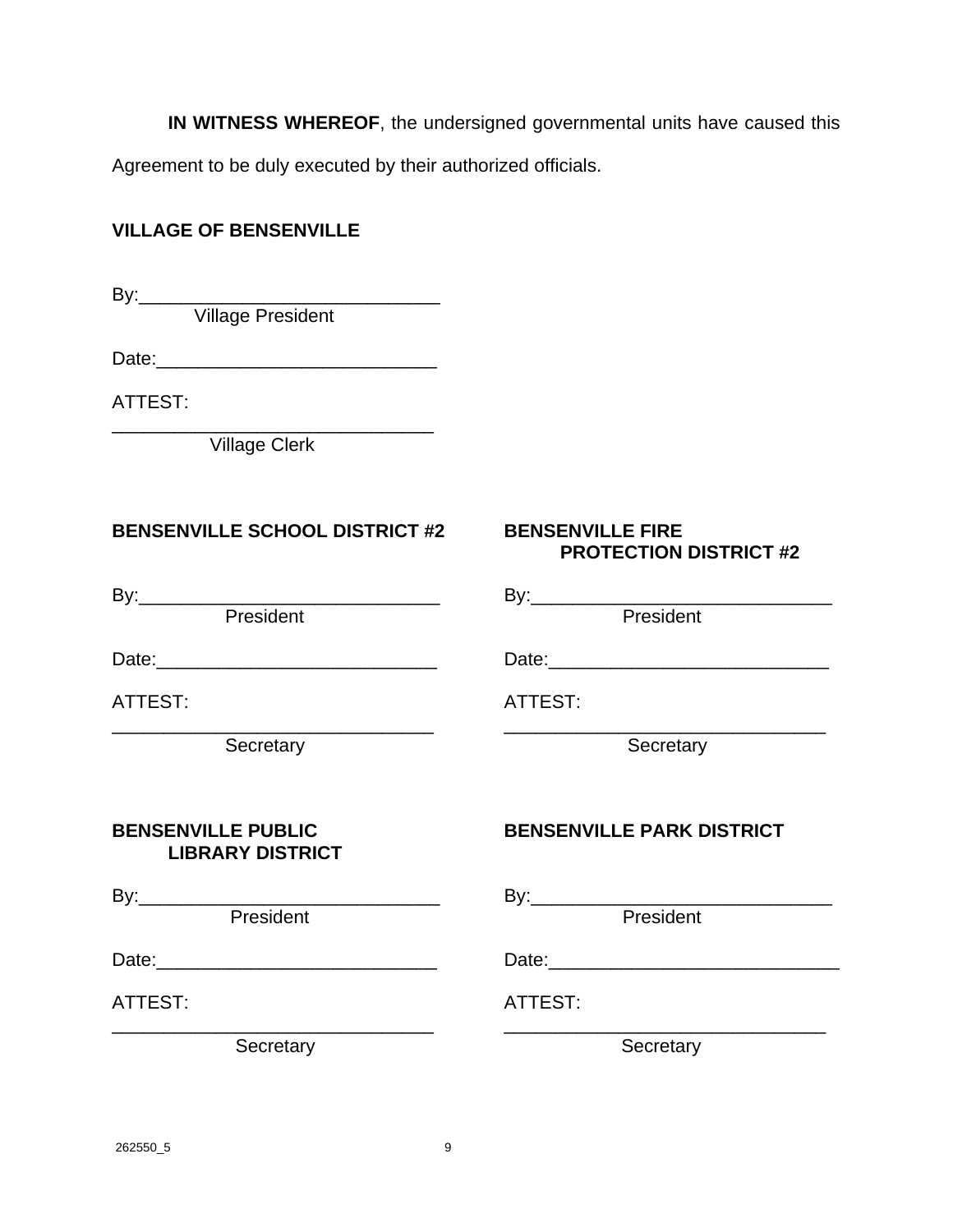#### **EXHIBIT A**

#### **Bensenville North Industrial District TIF District**

#### **Legal Description:**

THAT PART OF SECTIONS 2, 3, 11, 13, 14, 15, 22 AND 23, TOWNSHIP 40 NORTH, RANGE 11 EAST OF THE THIRD PRINCIPAL MERIDIAN, IN DUPAGE COUNTY, ILLINOIS, DESCRIBED AS FOLLOWS:

BEGINNING AT THE NORTHEAST CORNER OF THE SOUTHEAST QUARTER OF SAID SECTION 2; THENCE SOUTHERLY ALONG THE EAST LINE OF SAID SECTIONS 2 AND 11 TO THE NORTHWEST CORNER OF SAID SECTION 13; THENCE EASTERLY ALONG THE NORTH LINE OF THE NORTHWEST QUARTER OF SAID SECTION 13 TO A POINT ON THE EAST RIGHT-OF-WAY LINE OF YORK ROAD (A.K.A. COUNTY HIGHWAY 8); THENCE SOUTHERLY ALONG SAID EAST RIGHT-OF-WAY LINE TO A POINT ON THE EASTERLY EXTENSION OF THE SOUTH LINE OF LOT 30 IN BLOCK 1 OF HOMESTEAD SUBDIVISION, BEING A SUBDIVISION IN THE NORTHEAST QUARTER OF SAID SECTION 14, ACCORDING TO THE PLAT THEREOF RECORDED JULY 6, 1925 AS DOCUMENT NO. 195710; THENCE WESTERLY ALONG SAID EASTERLY EXTENSION, SAID SOUTH LINE AND WESTERLY EXTENSION THEREOF TO A POINT ON THE WEST RIGHT-OF-WAY LINE OF A 20 FOOT ALLEY; THENCE NORTHERLY ALONG SAID WEST RIGHT-OF-WAY LINE TO THE SOUTH RIGHT-OF-WAY LINE OF A 20 FOOT PUBLIC ALLEY; THENCE WESTERLY ALONG SAID SOUTH RIGHT-OF-WAY LINE AND WESTERLY EXTENSION THEREOF TO A POINT ON THE WEST LINE OF BLOCK 3 IN SAID HOMESTEAD SUBDIVISION; THENCE SOUTHERLY ALONG SAID WEST LINE TO A POINT ON THE NORTH RIGHT-OF-WAY LINE OF ROOSEVELT AVENUE; THENCE EASTERLY ALONG SAID NORTH RIGHT-OF-WAY LINE TO A POINT ON THE EAST RIGHT-OF-WAY LINE OF CENTER STREET; THENCE SOUTHERLY ALONG SAID EAST RIGHT-OF-WAY LINE TO THE SOUTHWEST CORNER OF LOT 16 IN BLOCK 1 OF TIOGA SUBDIVISION, BEING A SUBDIVISION IN THE EAST HALF OF SAID SECTION 14, ACCORDING TO THE PLAT THEREOF RECORDED OCTOBER 24, 1873 AS DOCUMENT NO. 17017; THENCE EASTERLY ALONG THE SOUTH LINE OF SAID LOT 16 TO A POINT ON THE WEST RIGHT-OF-WAY LINE OF A 20 FOOT ALLEY; THENCE NORTHERLY ALONG SAID WEST RIGHT-OF-WAY LINE TO A POINT ON THE WESTERLY EXTENSION OF THE NORTH LINE OF LOT 4 IN SAID BLOCK 1; THENCE EASTERLY ALONG SAID WESTERLY EXTENSION, SAID NORTH LINE AND EASTERLY EXTENSION THEREOF TO A POINT ON SAID EASTERLY RIGHT-OF-WAY LINE OF YORK ROAD; THENCE SOUTHERLY ALONG SAID EASTERLY RIGHT-OF-WAY LINE TO A POINT ON THE SOUTHERLY RIGHT-OF-WAY LINE OF GREEN STREET; THENCE NORTHWESTERLY ALONG SAID SOUTHERLY RIGHT-OF-WAY LINE OF GREEN STREET TO A POINT ON THE SOUTHERLY EXTENSION OF THE EAST LINE OF THE GREENWOOD CONDOMINIUM PLAT, BEING IN THE SOUTHEAST QUARTER OF SAID SECTION 14, ACCORDING TO THE PLAT THEREOF RECORDED AUGUST 6, 1975 AS DOCUMENT NO. R75-40315; THENCE NORTHERLY ALONG SAID SOUTHERLY EXTENSION AND EAST LINE TO THE NORTHEAST CORNER OF SAID GREENWOOD CONDOMINIUM PLAT; THENCE WESTERLY ALONG THE NORTH LINE OF SAID GREENWOOD CONDOMINIUM PLAT TO THE EAST RIGHT-OF-WAY LINE OF CENTER STREET; THENCE SOUTHERLY ALONG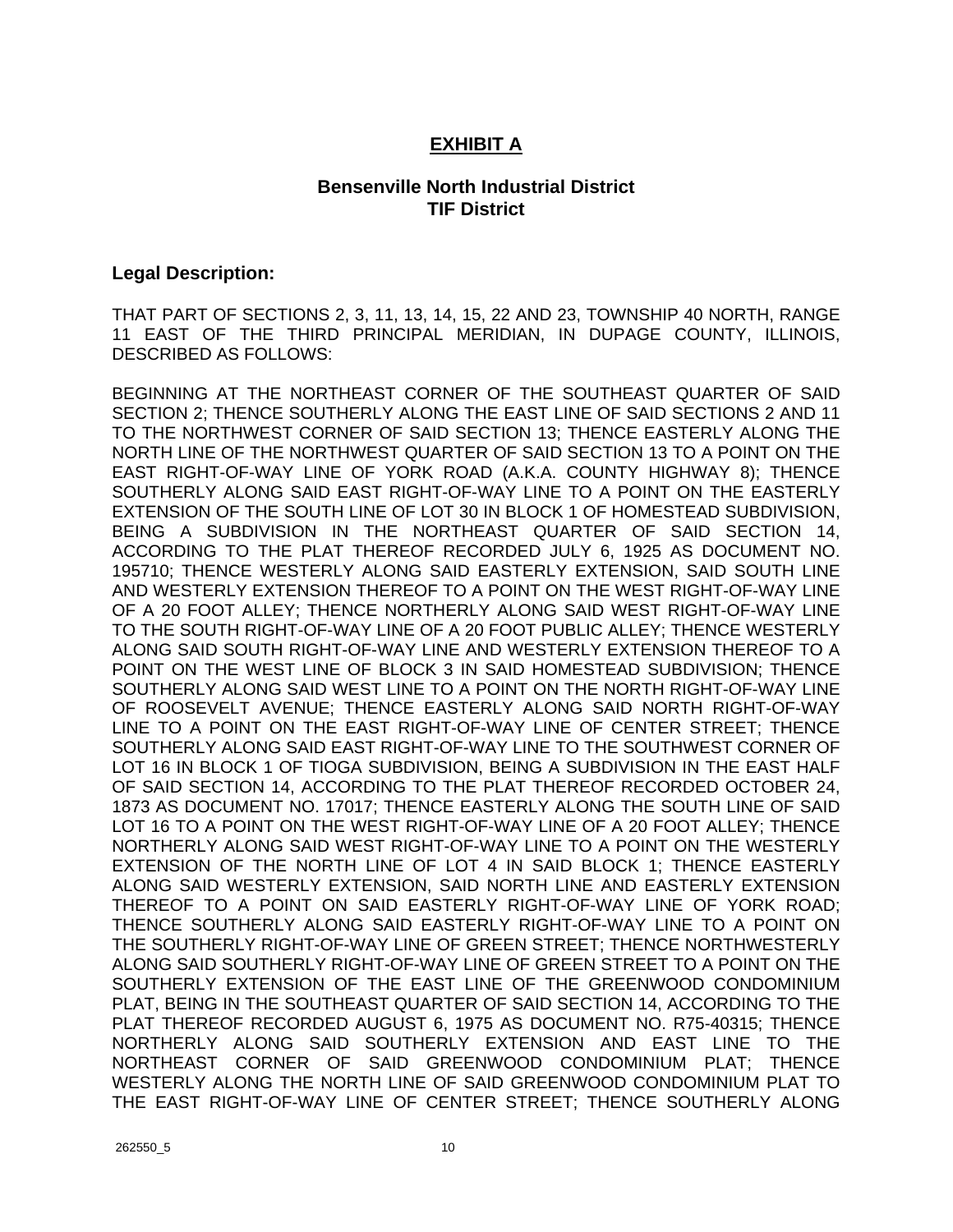SAID EAST RIGHT-OF-WAY LINE TO A POINT ON SAID SOUTHERLY RIGHT-OF-WAY LINE OF GREEN STREET; THENCE SOUTHWESTERLY ALONG A STRAIGHT LINE TO THE NORTHEAST CORNER OF THE CENTER STREET P.U.D. SUBDIVISION, BEING A SUBDIVISION IN SAID SOUTHEAST QUARTER OF SECTION 14, ACCORDING TO THE PLAT THEREOF RECORDED MARCH 30, 2005 AS DOCUMENT NO. R2005-0639; THENCE WESTERLY ALONG THE NORTH LINE OF SAID CENTER STREET P.U.D. SUBDIVISION TO THE NORTHWEST CORNER OF SAID CENTER STREET P.U.D. SUBDIVISION; THENCE SOUTHERLY ALONG THE WEST LINE OF SAID CENTER STREET P.U.D. SUBDIVISION TO A POINT ON THE NORTH RIGHT-OF-WAY LINE OF THE 20 FOOT ALLEY; THENCE WESTERLY ALONG SAID NORTH RIGHT-OF-WAY LINE AND WESTERLY EXTENSION THEREOF TO A POINT ON THE WEST RIGHT-OF-WAY LINE OF A 16 FOOT ALLEY; THENCE NORTHERLY ALONG SAID WEST RIGHT-OF-WAY LINE TO THE NORTHEAST CORNER OF LOT 3 IN BROADVIEW ADDITION TO BENSENVILLE SUBDIVISION, BEING A SUBDIVISION IN SAID SOUTHEAST QUARTER OF SECTION 14, ACCORDING TO THE PLAT THEREOF RECORDED JANUARY 16, 1922 AS DOCUMENT NO. 153293; THENCE WESTERLY ALONG THE NORTH LINE OF SAID LOT 3 AND THE WESTERLY EXTENSION THEREOF TO A POINT ON THE WEST RIGHT-OF-WAY LINE OF ADDISON STREET; THENCE NORTHERLY ALONG SAID WEST RIGHT-OF-WAY LINE TO THE NORTHEAST CORNER OF LOT 35 IN SAID BROADVIEW ADDITION TO BENSENVILLE SUBDIVISION; THENCE WESTERLY ALONG THE NORTH LINE OF SAID LOT 35 AND WESTERLY EXTENSION THEREOF TO THE SOUTHEAST CORNER OF LOT 3 IN FRASE'S GREEN STREET ADDITION TO BENSENVILLE, BEING A SUBDIVISION IN SAID SOUTHEAST QUARTER OF SECTION 14, ACCORDING TO THE PLAT THEREOF RECORDED JULY 11, 1919 AS DOCUMENT NO. 137353; THENCE NORTHERLY ALONG THE EAST LINE OF SAID LOT 3 TO THE NORTHEAST CORNER OF SAID LOT 3; THENCE WESTERLY ALONG THE NORTH LINE OF SAID LOT 3 AND THE WESTERLY EXTENSION THEREOF TO THE WEST RIGHT-OF-WAY LINE OF MASON STREET; THENCE NORTHERLY ALONG SAID WEST RIGHT-OF-WAY LINE TO THE NORTHEAST CORNER OF LOT 3 IN ALVINA MESS'S SUBDIVISION, BEING A SUBDIVISION IN SAID SOUTHEAST QUARTER OF SECTION 14, ACCORDING TO THE PLAT THEREOF RECORDED JUNE 14, 1921 AS DOCUMENT NO. 148946; THENCE WESTERLY ALONG THE NORTH LINE OF SAID LOT 3 TO THE NORTHWEST CORNER OF SAID LOT 3; THENCE SOUTHERLY ALONG THE WESTERLY LINE OF SAID LOT 3 TO THE SOUTHEAST CORNER OF LOT 1 IN WILLIAM NEUMANN'S ADDITION TO BENSENVILLE, BEING A SUBDIVISION IN SAID SOUTHEAST QUARTER OF SECTION 14, ACCORDING TO THE PLAT THEREOF RECORDED JANUARY 18, 1922 AS DOCUMENT NO. 153332; THENCE WESTERLY ALONG THE SOUTH LINE OF SAID WILLIAM NEUMANN'S ADDITION TO BENSENVILLE TO THE SOUTHWEST CORNER OF SAID WILLIAM NEUMANN'S ADDITION TO BENSENVILLE, SAID SOUTHWEST CORNER BEING A POINT ON THE NORTH LINE OF BRETTMAN BROTHER'S ADDITION TO BENSENVILLE, BEING A SUBDIVISION IN SAID SOUTHEAST QUARTER OF SECTION 14, ACCORDING TO THE PLAT THEREOF RECORDED JANUARY 23, 1922 AS DOCUMENT NO. 153406; THENCE CONTINUING WESTERLY ALONG SAID NORTH LINE TO THE SOUTHEAST CORNER OF LOT 1 IN LOUIS HANSEN'S ASSESSMENT PLAT, BEING AN ASSESSMENT DIVISION IN SAID SOUTHEAST QUARTER OF SECTION OF 14, ACCORDING TO THE PLAT THEREOF RECORDED JUNE 28, 1956 AS DOCUMENT NO. 805933, AND CORRECTED BY A CERTIFICATE OF AMENDMENT RECORDED AUGUST 9, 1956 AS DOCUMENT NO. 811281; THENCE NORTHERLY ALONG THE EAST LINE OF SAID LOT 1 TO A POINT ON THE EASTERLY EXTENSION OF THE NORTHERLY LINE OF GREEN STREET ADDITION TO BENSENVILLE SUBDIVISION, BEING A SUBDIVISION IN SAID SOUTHEAST QUARTER OF SECTION 14, ACCORDING TO THE PLAT THEREOF RECORDED JANUARY 18, 1965 AS DOCUMENT NO. R65-1716; THENCE WESTERLY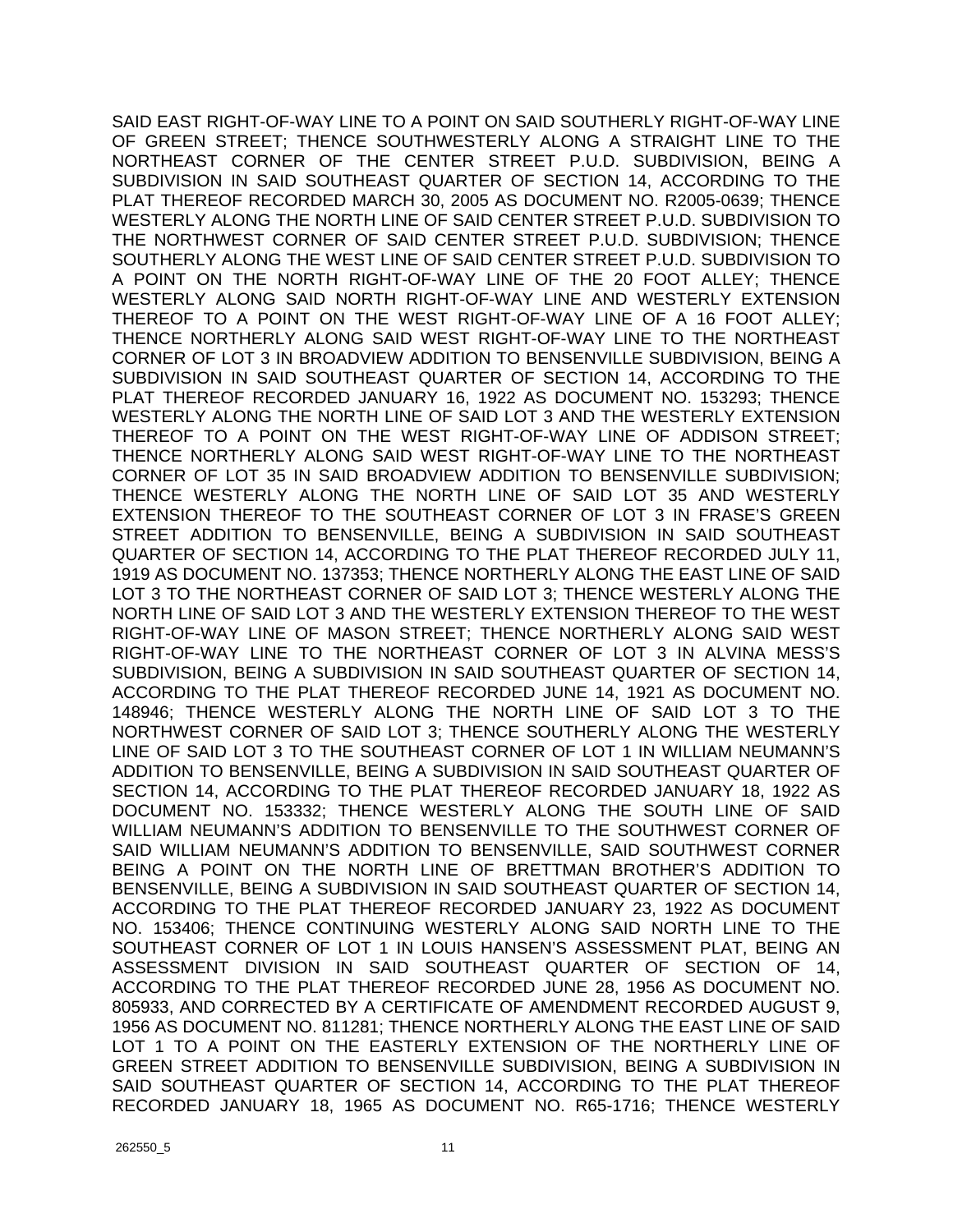ALONG SAID EASTERLY EXTENSION AND NORTHERLY LINE TO A POINT ON THE SOUTHERLY EXTENSION OF THE EASTERLY LINE OF JOHN KOEBBEMAN'S ADDITION TO BENSENVILLE, BEING A SUBDIVISION IN SAID SOUTHEAST QUARTER OF SECTION 14, ACCORDING TO THE PLAT THEREOF RECORDED AUGUST 24, 1921 AS DOCUMENT NO. 150375; THENCE NORTHERLY ALONG SAID SOUTHERLY EXTENSION TO THE SOUTHEAST CORNER OF SAID JOHN KOEBBEMAN'S ADDITION TO BENSENVILLE; THENCE NORTHWESTERLY ALONG THE SOUTHERLY LINE OF SAID JOHN KOEBBEMAN'S ADDITION TO BENSENVILLE TO A POINT ON THE EASTERLY RIGHT-OF-WAY LINE OF CHURCH STREET (A.K.A. CHURCH ROAD); THENCE NORTHWESTERLY ALONG A STRAIGHT LINE TO THE NORTHEAST CORNER OF LOT 19 IN DAVID J. SLOAN'S PLENTYWOOD GLEN SUBDIVISION, BEING A SUBDIVISION IN THE SOUTHWEST QUARTER OF SAID SECTION 14, ACCORDING TO THE PLAT THEREOF RECORDED SEPTEMBER 28, 1979 AS DOCUMENT NO. R79-87917; THENCE WESTERLY, NORTHERLY, WESTERLY, SOUTHERLY AND NORTHWESTERLY ALONG THE NORTHERLY LINE OF SAID DAVID J. SLOAN'S PLENTYWOOD GLEN TO THE NORTHWEST CORNER OF SAID DAVID J. SLOAN'S PLENTYWOOD GLEN; THENCE SOUTHERLY ALONG THE WESTERLY LINE OF SAID DAVID J. SLOAN'S PLENTYWOOD GLEN AND SOUTHERLY EXTENSION THEREOF TO A POINT ON THE NORTH LINE OF VOLK BROTHER'S BRETWOOD, BEING A SUBDIVISION IN SAID SOUTHWEST QUARTER OF SECTION 14, ACCORDING TO THE PLAT THEREOF RECORDED MAY 7, 1927 AS DOCUMENT NO. 235105; THENCE WESTERLY ALONG SAID NORTH LINE TO A POINT ON THE EAST RIGHT-OF-WAY LINE OF HENDERSON STREET; THENCE SOUTHERLY ALONG SAID EAST RIGHT-OF-WAY LINE TO A POINT ON THE SOUTH RIGHT-OF-WAY LINE OF GROVE AVENUE; THENCE WESTERLY ALONG SAID SOUTH RIGHT-OF-WAY LINE TO THE NORTHWEST CORNER OF LOT 1 IN BLOCK 12 OF SAID VOLK BROTHER'S BRETWOOD SUBDIVISION; THENCE SOUTHERLY ALONG THE WEST LINE OF SAID LOT 1 TO A POINT ON THE NORTHERLY LINE OF LOT 2 IN SAID BLOCK 12; THENCE WESTERLY ALONG SAID NORTHERLY LINE AND NORTHERLY LINE OF LOT 13 IN SAID BLOCK 12 AND WESTERLY EXTENSION THEREOF TO THE NORTHEAST CORNER OF LOT 1 IN BLOCK 13 OF SAID VOLK BROTHER'S BRETWOOD SUBDIVISION; THENCE WESTERLY ALONG THE NORTHERLY LINE OF SAID LOT 1 TO THE NORTHWEST CORNER OF SAID LOT 1; THENCE SOUTHERLY ALONG THE WEST LINE OF SAID LOT 1 AND THE EAST LINE OF LOTS 11 THRU 7 INCLUSIVE TO A POINT ON THE NORTHERLY RIGHT-OF-WAY LINE OF WOOD AVENUE; THENCE EASTERLY ALONG SAID NORTHERLY RIGHT-OF-WAY LINE TO A POINT ON THE NORTHERLY EXTENSION OF AN EAST LINE OF PARCEL "A" IN BENSENVILLE LIBRARY LEARNING CENTER ASSESSMENT PLAT, BEING AN ASSESSMENT DIVISION IN SAID SOUTHWEST QUARTER OF SECTION 14, ACCORDING TO THE PLAT THEREOF RECORDED DECEMBER 17, 1998 AS DOCUMENT NO. R98-266018 (SAID EAST LINE IS PLATTED AT A DISTANCE OF 137.05 FEET); THENCE SOUTHERLY ALONG SAID NORTHERLY EXTENSION AND EAST LINE TO A POINT ON A NORTH LINE OF SAID PARCEL "A" (SAID NORTH LINE IS PLATTED AT A DISTANCE OF 182.60 FEET); THENCE EASTERLY ALONG SAID NORTH LINE AND EASTERLY EXTENSION THEREOF TO A POINT ON THE EASTERLY RIGHT-OF-WAY LINE OF CHURCH STREET (A.K.A. CHURCH ROAD); THENCE SOUTHWESTERLY ALONG SAID EASTERLY RIGHT-OF-WAY LINE TO A POINT ON THE EASTERLY EXTENSION OF THE NORTH LINE OF BREITER ESTATES, BEING A SUBDIVISION IN THE SOUTHWEST QUARTER OF SECTION 14 AND THE NORTHWEST QUARTER OF SAID SECTION 23, ACCORDING TO THE PLAT THEREOF RECORDED JUNE 25, 1998 AS DOCUMENT NO. R98-125187; THENCE WESTERLY ALONG SAID EASTERLY EXTENSION AND NORTH LINE TO THE NORTHEAST CORNER OF DAVID J. SLOAN'S ADDITION TO BENSENVILLE, BEING A SUBDIVISION IN SAID SOUTHWEST QUARTER OF SECTION 14 AND SAID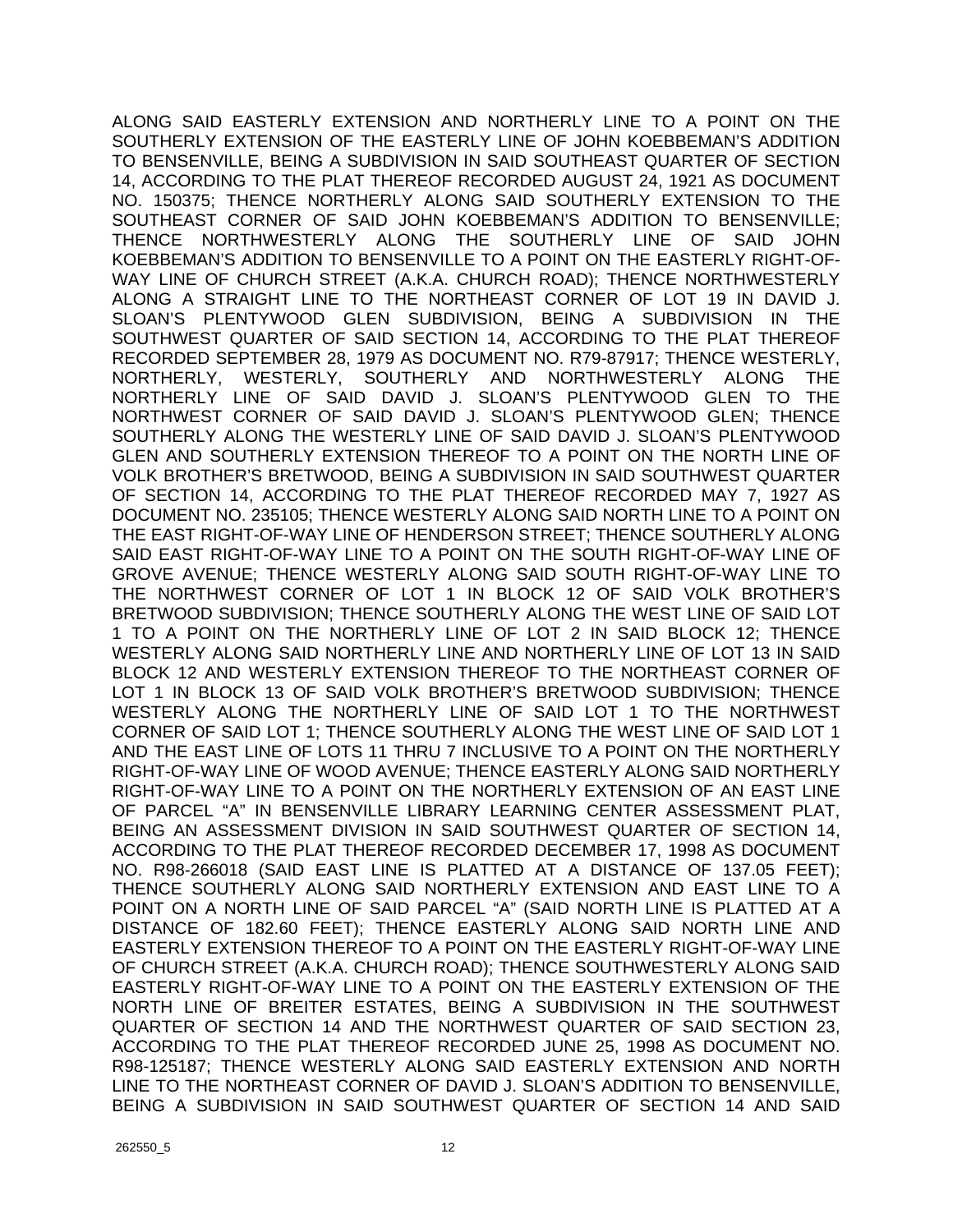NORTHWEST QUARTER OF SECTION 23, ACCORDING TO THE PLAT THEREOF RECORDED DECEMBER 22, 1978 AS DOCUMENT NO. R78-123315; THENCE WESTERLY ALONG THE NORTH LINE OF SAID DAVID J. SLOAN'S ADDITION TO BENSENVILLE TO THE NORTHWEST CORNER OF LOT 11 IN SAID DAVID J. SLOAN'S ADDITION TO BENSENVILLE; THENCE SOUTHERLY ALONG THE WEST LINE OF SAID LOT 11 TO A POINT ON THE NORTH RIGHT-OF-WAY LINE OF DONNA LANE; THENCE EASTERLY ALONG SAID NORTH RIGHT-OF-WAY LINE TO A POINT ON THE NORTHERLY EXTENSION OF THE EAST RIGHT-OF-WAY LINE OF RIDGEWOOD AVENUE; THENCE SOUTHERLY ALONG SAID NORTHERLY EXTENSION AND EAST RIGHT-OF-WAY LINE TO A POINT ON THE NORTH LINE OF VOLK BROTHERS SECOND ADDITION TO EDGEWOOD, BEING A SUBDIVISION IN SAID NORTHWEST QUARTER OF SECTION 23 AND THE NORTHEAST QUARTER OF SAID SECTION 22, ACCORDING TO THE PLAT THEREOF RECORDED MAY 7, 1926 AS DOCUMENT NO. 219086; THENCE WESTERLY ALONG SAID NORTH LINE AND WESTERLY EXTENSION THEREOF TO A POINT ON THE WEST RIGHT-OF-WAY LINE OF ILLINOIS ROUTE 83 (A.K.A. ROBERT KINGERY HIGHWAY); THENCE NORTHERLY ALONG SAID WEST RIGHT-OF-WAY LINE TO A POINT ON THE NORTH LINE OF SAID NORTHEAST QUARTER OF SECTION 22; THENCE EASTERLY ALONG SAID NORTH LINE TO THE SOUTHWEST CORNER OF SAID SECTION 14; THENCE NORTHERLY ALONG THE WEST LINE OF THE SOUTHWEST QUARTER OF SAID SECTION 14 TO A POINT ON THE WESTERLY EXTENSION OF THE SOUTH LINE OF LOT 1 IN ST. BEDE'S EPISCOPAL CHURCH ASSESSMENT PLAT, BEING AN ASSESSMENT DIVISION IN SAID SOUTHWEST QUARTER OF SECTION 14, ACCORDING TO THE PLAT THEREOF RECORDED OCTOBER 30, 1964 AS DOCUMENT NO. R64-40991; THENCE EASTERLY ALONG SAID WESTERLY EXTENSION AND SOUTH LINE TO THE SOUTHEAST CORNER OF SAID LOT 1; THENCE NORTHERLY ALONG THE EAST LINE OF SAID LOT 1 TO THE NORTHEAST CORNER OF SAID LOT 1; THENCE WESTERLY ALONG THE NORTH LINE OF SAID LOT 1 AND THE WESTERLY EXTENSION THEREOF TO A POINT ON THE WEST LINE OF SAID SOUTHWEST QUARTER OF SECTION 14; THENCE NORTHERLY ALONG THE WEST LINE OF SAID SOUTHWEST QUARTER TO THE NORTHWEST CORNER OF SAID SOUTHWEST QUARTER; THENCE WESTERLY ALONG THE SOUTH LINE OF THE NORTHEAST QUARTER OF SAID SECTION 15 TO A POINT ON THE WEST RIGHT-OF-WAY LINE OF SAID ILLINOIS ROUTE 83(A.K.A. ROBERT KINGERY HIGHWAY); THENCE NORTHERLY, WESTERLY AND NORTHERLY ALONG SAID WEST RIGHT-OF-WAY LINE TO A POINT ON THE SOUTHERLY RIGHT-OF-WAY LINE OF THE SOO LINE RAILROAD; THENCE SOUTHEASTERLY ALONG SAID SOUTHERLY RIGHT-OF-WAY LINE TO A POINT ON THE EAST LINE OF SAID NORTHEAST QUARTER OF SECTION 15; THENCE NORTHERLY ALONG SAID EAST LINE TO A POINT ON THE NORTHERLY RIGHT-OF-WAY LINE OF SAID SOO LINE RAILROAD; THENCE NORTHWESTERLY ALONG SAID NORTHERLY RIGHT-OF-WAY LINE TO A POINT ON THE WEST RIGHT-OF-WAY LINE OF PINE LANE; THENCE NORTHERLY ALONG SAID WEST RIGHT-OF-WAY LINE TO A POINT ON THE SOUTHERLY RIGHT-OF-WAY LINE OF IRVING PARK BOULEVARD (A.K.A. ILLINOIS ROUTE 19); THENCE WESTERLY ALONG SAID SOUTHERLY RIGHT-OF-WAY LINE TO A POINT ON THE SOUTHERLY EXTENSION OF THE WEST LINE OF BEN DALE RESUBDIVISION, BEING A SUBDIVISION IN SAID NORTHEAST QUARTER OF SECTION 15; THENCE NORTHERLY ALONG SAID SOUTHERLY EXTENSION AND WEST LINE TO THE NORTHWEST CORNER OF SAID BEN DALE RESUBDIVISION; THENCE EASTERLY ALONG THE NORTHERLY LINE OF SAID BEN DALE RESUBDIVISION TO A POINT ON THE WESTERLY EXTENSION OF THE SOUTH RIGHT-OF-WAY LINE OF MEDINAH STREET; THENCE EASTERLY ALONG SAID WESTERLY EXTENSION AND SOUTH RIGHT-OF-WAY LINE TO A POINT ON THE WEST LINE OF THE 20 FOOT NORTH-SOUTH ALLEY (NOW VACATED) IN BLOCK 40 OF THE FIRST ADDITION TO PERCY WILSON'S IRVING PARK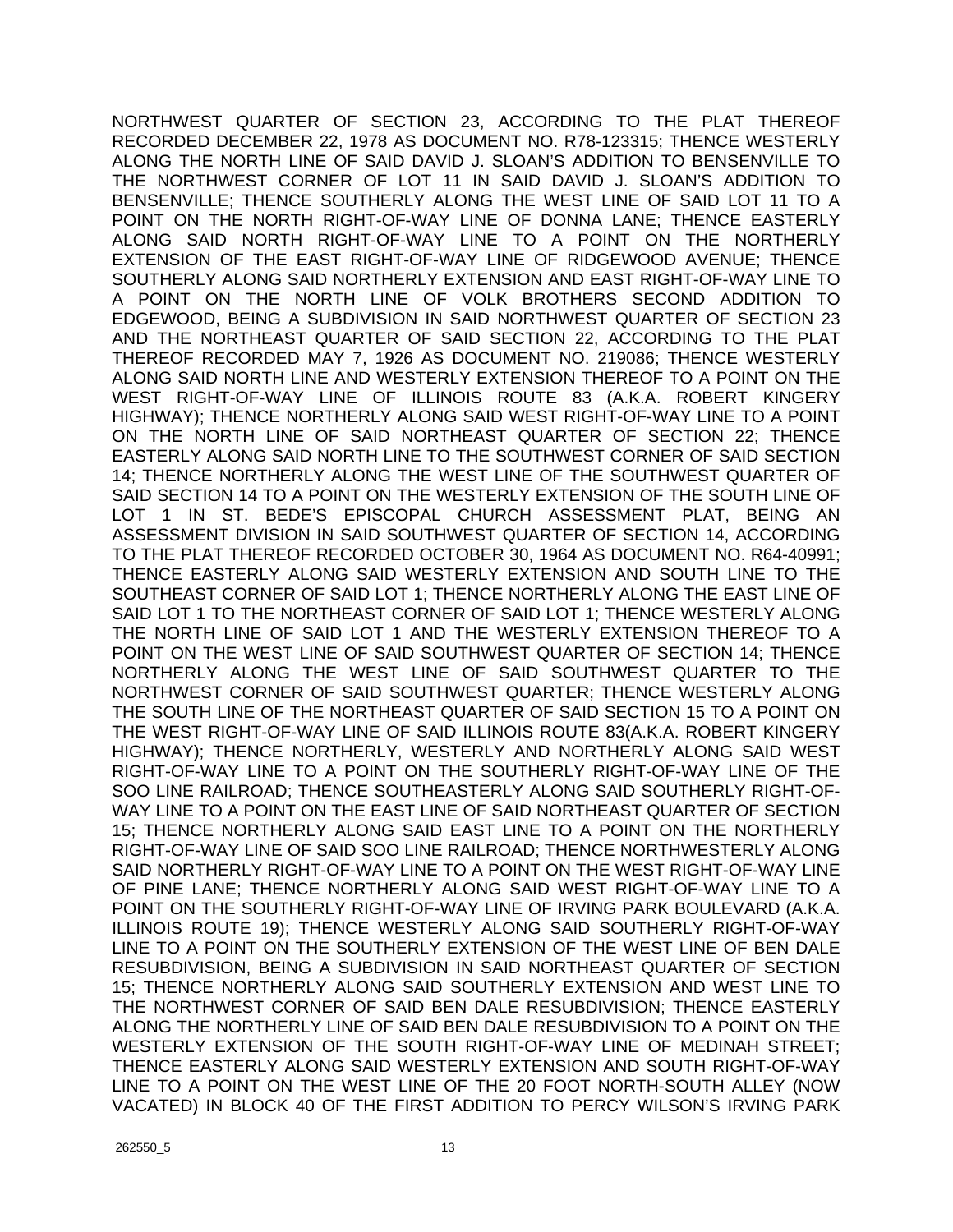MANOR, BEING A SUBDIVISION THE SOUTH HALF OF SAID SECTIONS 10 AND 11 AND IN THE NORTH HALF OF SAID SECTIONS 14 AND 15, ACCORDING TO THE PLAT THEREOF RECORDED MAY 7, 1926 AS DOCUMENT NO. 213044; THENCE SOUTHERLY ALONG SAID WEST LINE TO A POINT ON THE CENTER LINE OF THE 20 FOOT EAST-WEST ALLEY (NOW VACATED) IN SAID BLOCK 40; THENCE EASTERLY ALONG SAID CENTER LINE AND EASTERLY EXTENSION THEREOF TO A POINT ON THE EAST RIGHT-OF-WAY LINE OF SPRUCE AVENUE; THENCE SOUTHERLY ALONG SAID EAST RIGHT-OF-WAY LINE TO A POINT ON THE NORTH RIGHT-OF-WAY LINE OF SAID IRVING PARK BOULEVARD; THENCE EASTERLY ALONG SAID NORTH RIGHT-OF-WAY LINE TO A POINT ON THE NORTHERLY EXTENSION OF A WEST LINE OF LOT 3 IN LAMARCA DEVELOPMENT P.U.D., BEING A SUBDIVISION IN THE NORTHWEST QUARTER OF SAID SECTION 14, ACCORDING TO THE PLAT THEREOF RECORDED FEBRUARY 23, 2006 AS DOCUMENT NO. R2006-33168, SAID WEST LINE BEING 100 FEET WEST OF AND PARALLEL TO THE EAST LINE OF SAID LOT 3; THENCE SOUTHERLY ALONG SAID NORTHERLY EXTENSION AND WEST LINE TO A POINT ON A NORTH LINE OF SAID LOT 3, SAID NORTH LINE BEING 154 FEET NORTH OF AND PARALLEL WITH SOUTH LINE OF SAID LOT 3; THENCE WESTERLY ALONG SAID NORTH LINE TO A POINT ON THE WEST LINE OF SAID LOT 3; THENCE SOUTHERLY ALONG SAID WEST LINE TO THE SOUTHWEST CORNER OF SAID LOT 3; THENCE EASTERLY ALONG SAID SOUTH LINE OF LOT 3 TO THE SOUTHEAST CORNER OF SAID LOT 3; THENCE NORTHERLY ALONG SAID EAST LINE OF LOT 3 AND NORTHERLY EXTENSION THEREOF TO A POINT ON SAID NORTH RIGHT-OF-WAY LINE OF IRVING PARK BOULEVARD; THENCE EASTERLY ALONG SAID NORTH RIGHT-OF-WAY LINE TO A POINT ON THE NORTHERLY EXTENSION OF THE EASTERLY RIGHT-OF-WAY LINE OF PARKSIDE LANE; THENCE SOUTHERLY ALONG SAID NORTHERLY EXTENSION AND EASTERLY RIGHT-OF-WAY LINE TO A POINT ON THE SOUTH RIGHT-OF-WAY LINE OF SAID PARKSIDE LANE; THENCE WESTERLY ALONG SAID SOUTH RIGHT-OF-WAY LINE AND WESTERLY EXTENSION THEREOF TO A POINT ON THE WESTERLY RIGHT-OF-WAY LINE OF SAID PARKSIDE LANE; THENCE NORTHERLY ALONG SAID WEST RIGHT-OF-WAY LINE TO A POINT ON THE SOUTH LINE OF LOT 1 IN BLOCK 1 OF SNOWBERG CONSTRUCTION COMPANY'S SUBDIVISION, BEING A SUBDIVISION IN SAID NORTHWEST QUARTER OF SECTION 14, ACCORDING TO THE PLAT THEREOF RECORDED FEBRUARY 18, 1960 AS DOCUMENT NO. 956169; THENCE WESTERLY ALONG SAID SOUTH LINE TO A POINT ON THE EAST RIGHT-OF-WAY LINE OF EASTVIEW AVENUE; THENCE SOUTHERLY ALONG SAID EAST RIGHT-OF-WAY LINE AND SOUTHERLY EXTENSION THEREOF TO A POINT ON THE SOUTHERLY RIGHT-OF-WAY LINE OF MAIN STREET; THENCE WESTERLY ALONG SAID SOUTHERLY RIGHT-OF-WAY LINE TO THE NORTHWEST CORNER OF LOT 11 IN BLOCK 3 OF SAID SNOWBERG CONSTRUCTION COMPANY'S SUBDIVISION; THENCE SOUTHERLY ALONG THE WEST LINE OF SAID LOT 11 TO A POINT ON SAID NORTHERLY RIGHT-OF-WAY LINE OF THE SOO LINE RAILROAD; THENCE SOUTHEASTERLY ALONG SAID NORTHERLY RIGHT-OF-WAY LINE TO A POINT THE WEST LINE OF THE NORTHEAST QUARTER OF SAID SECTION 14; THENCE SOUTHERLY ALONG SAID WEST LINE TO A POINT ON THE SOUTHERLY RIGHT-OF-WAY LINE OF SAID SOO LINE RAILROAD; THENCE SOUTHEASTERLY ALONG SAID SOUTHERLY RIGHT-OF-WAY LINE TO THE NORTHEAST CORNER OF LOT 1 IN GEORGE M. GROVE'S GREEN AVENUE GARDENS, BEING A SUBDIVISION IN THE EAST HALF OF SAID SECTION 14, ACCORDING TO THE PLAT THEREOF RECORDED SEPTEMBER 20, 1950 AS DOCUMENT NO. 604907; THENCE SOUTHERLY ALONG THE EAST LINE OF SAID LOT 1 TO A POINT ON THE NORTHERLY RIGHT-OF-WAY LINE OF A 20 FOOT ALLEY; THENCE SOUTHEASTERLY ALONG SAID NORTHERLY RIGHT-OF-WAY LINE AND EASTERLY EXTENSION THEREOF TO A POINT ON THE EAST RIGHT-OF-WAY LINE OF GRANT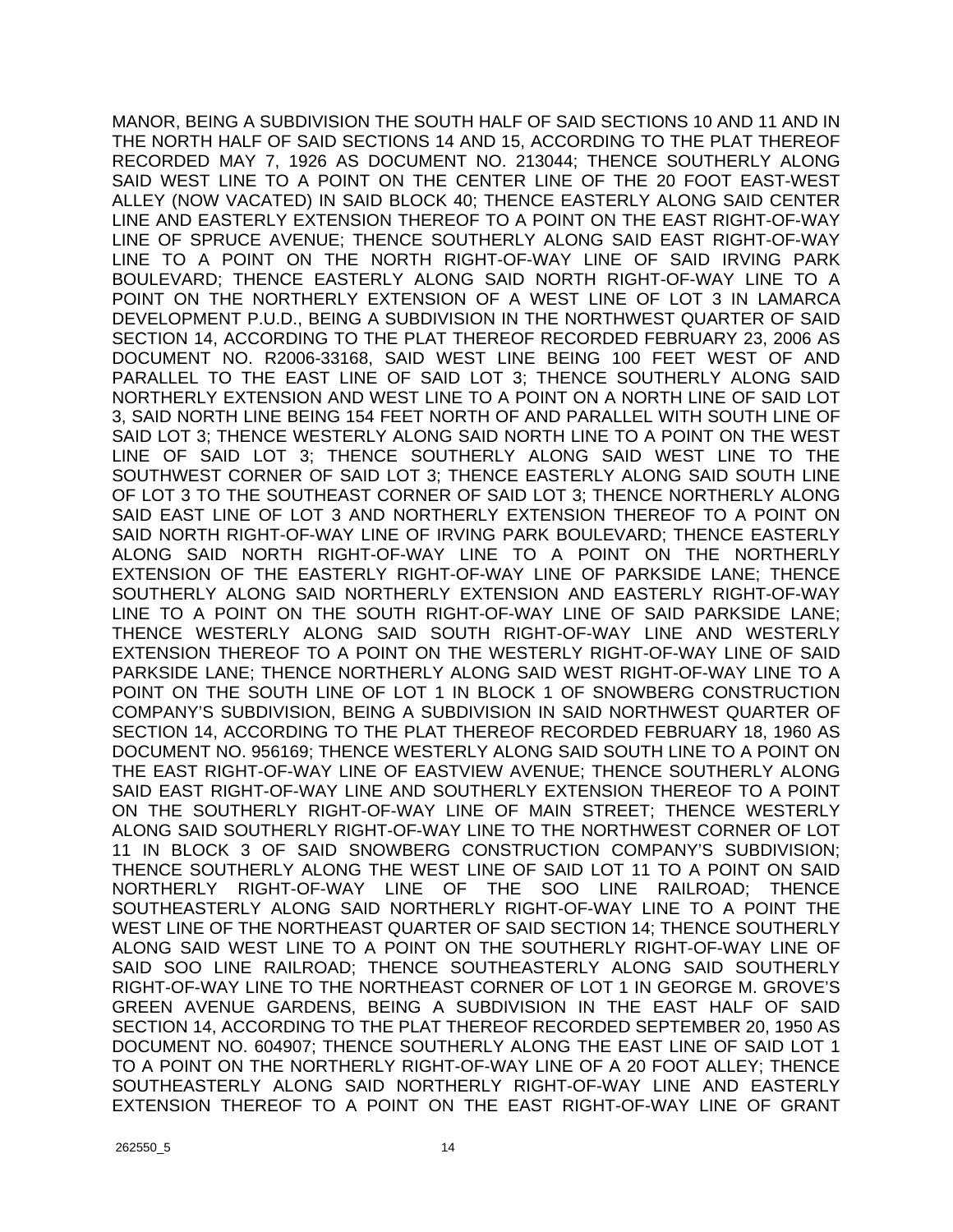STREET; THENCE SOUTHERLY ALONG SAID EAST RIGHT-OF-WAY LINE TO A POINT ON THE NORTHERLY RIGHT-OF-WAY LINE OF SAID GREEN STREET; THENCE SOUTHEASTERLY ALONG SAID NORTHERLY RIGHT-OF-WAY LINE TO A POINT ON THE WEST RIGHT-OF-WAY LINE OF ADDISON STREET; THENCE NORTHERLY ALONG SAID WEST RIGHT-OF-WAY LINE TO THE SOUTHEAST CORNER OF LOT 1 IN BLOCK 4 OF SAID TIOGA SUBDIVISION; THENCE WESTERLY ALONG THE SOUTH LINE OF SAID LOT 1 TO THE SOUTHWEST CORNER OF SAID LOT 1; THENCE NORTHERLY ALONG THE WEST LINE OF SAID LOT 1 TO A POINT ON SAID SOUTHERLY RIGHT-OF-WAY LINE OF THE SOO LINE RAILROAD; THENCE NORTHWESTERLY ALONG SAID SOUTHERLY RIGHT-OF-WAY LINE TO A POINT ON THE SOUTH LINE OF SAID NORTHEAST QUARTER OF SECTION 14; THENCE EASTERLY ALONG SAID SOUTH LINE TO A POINT ON THE SOUTHERLY RIGHT-OF-WAY LINE OF MAIN STREET; THENCE NORTHWESTERLY ALONG SAID SOUTHERLY RIGHT-OF-WAY LINE TO A POINT ON THE SOUTHERLY EXTENSION OF THE EAST RIGHT-OF-WAY LINE OF ASHBY WAY; THENCE NORTHERLY ALONG SAID SOUTHERLY EXTENSION AND EAST RIGHT-OF-WAY LINE AND NORTHERLY EXTENSION THEREOF TO A POINT ON THE NORTH RIGHT-OF-WAY LINE OF SAID ROOSEVELT AVENUE; THENCE EASTERLY ALONG SAID NORTH RIGHT-OF-WAY LINE TO A POINT ON THE EAST RIGHT-OF-WAY LINE OF MASON STREET; THENCE NORTHERLY ALONG SAID EAST RIGHT-OF-WAY LINE TO THE NORTHWEST CORNER OF LOT 3 IN TOWN MANOR RESUBDIVISION, BEING A SUBDIVISION IN SAID NORTHEAST QUARTER OF SECTION 14, ACCORDING TO THE PLAT THEREOF RECORDED JANUARY 24, 1956 AS DOCUMENT NO. 787350; THENCE WESTERLY ALONG THE WESTERLY EXTENSION OF THE NORTH LINE OF SAID LOT 3 TO A POINT ON THE WEST RIGHT-OF-WAY LINE OF SAID MASON STREET; THENCE NORTHERLY ALONG SAID WEST RIGHT-OF-WAY LINE TO THE NORTHEAST CORNER OF LOT 6 IN THE SUBDIVISION OF LOT 17 IN GEORGE E. FRANZEN'S SUBDIVISION, BEING A SUBDIVISION IN SAID NORTHEAST QUARTER OF SECTION 14, ACCORDING TO THE PLAT THEREOF RECORDED SEPTEMBER 7, 1923 AS DOCUMENT NO. 169324; THENCE WESTERLY ALONG THE NORTH LINE OF SAID LOT 6 TO THE SOUTHWEST CORNER OF LOT 5 IN SAID SUBDIVISION OF LOT 17 IN GEORGE E. FRANZEN'S SUBDIVISION; THENCE NORTHERLY ALONG THE WEST LINE OF SAID LOT 5 TO A POINT ON THE NORTH RIGHT-OF-WAY LINE OF THE 22 FOOT EAST-WEST ALLEY IN HERITAGE SQUARE SUBDIVISION, BEING A SUBDIVISION IN SAID NORTHEAST QUARTER OF SECTION 14, ACCORDING TO THE PLAT THEREOF RECORDED SEPTEMBER 8, 2000 AS DOCUMENT NO. R2000-139670; THENCE WESTERLY ALONG SAID NORTH RIGHT-OF-WAY LINE TO A POINT ON THE WEST RIGHT-OF-WAY LINE OF A 20 FOOT NORTH-SOUTH ALLEY; THENCE SOUTHERLY ALONG SAID WEST RIGHT-OF-WAY LINE TO A POINT ON THE SOUTH LINE OF OUTLOT 2 IN SAID HERITAGE SQUARE SUBDIVISION; THENCE WESTERLY ALONG SAID SOUTH LINE TO A POINT ON THE EAST LINE OF LOT 2 IN BENSENVILLE PARK DISTRICT VETERANS PARK ASSESSMENT PLAT, BEING AN ASSESSMENT DIVISION IN SAID NORTHEAST QUARTER OF SECTION 14, ACCORDING TO THE PLAT THEREOF RECORDED DECEMBER 3, 2003 AS DOCUMENT NO. R2003- 457953; THENCE SOUTHERLY ALONG SAID EAST LINE TO A POINT ON THE EASTERLY EXTENSION OF THE NORTH LINE OF TRACT 3 AS SHOWN ON A PLAT OF SURVEY, IN SAID NORTHEAST QUARTER OF SECTION 14, ACCORDING TO THE PLAT THEREOF RECORDED APRIL 22, 1963 AS DOCUMENT NO. R63-12120; THENCE WESTERLY ALONG SAID EASTERLY EXTENSION AND NORTH LINE TO A POINT ON THE EASTERLY RIGHT-OF-WAY LINE OF SAID CHURCH STREET (A.K.A. CHURCH ROAD); THENCE NORTHERLY ALONG SAID EASTERLY RIGHT-OF-WAY LINE TO A POINT ON SAID NORTH RIGHT-OF-WAY LINE OF IRVING PARK BOULEVARD; THENCE EASTERLY ALONG SAID NORTH RIGHT-OF-WAY LINE TO A POINT ON THE WEST RIGHT-OF-WAY LINE OF WALNUT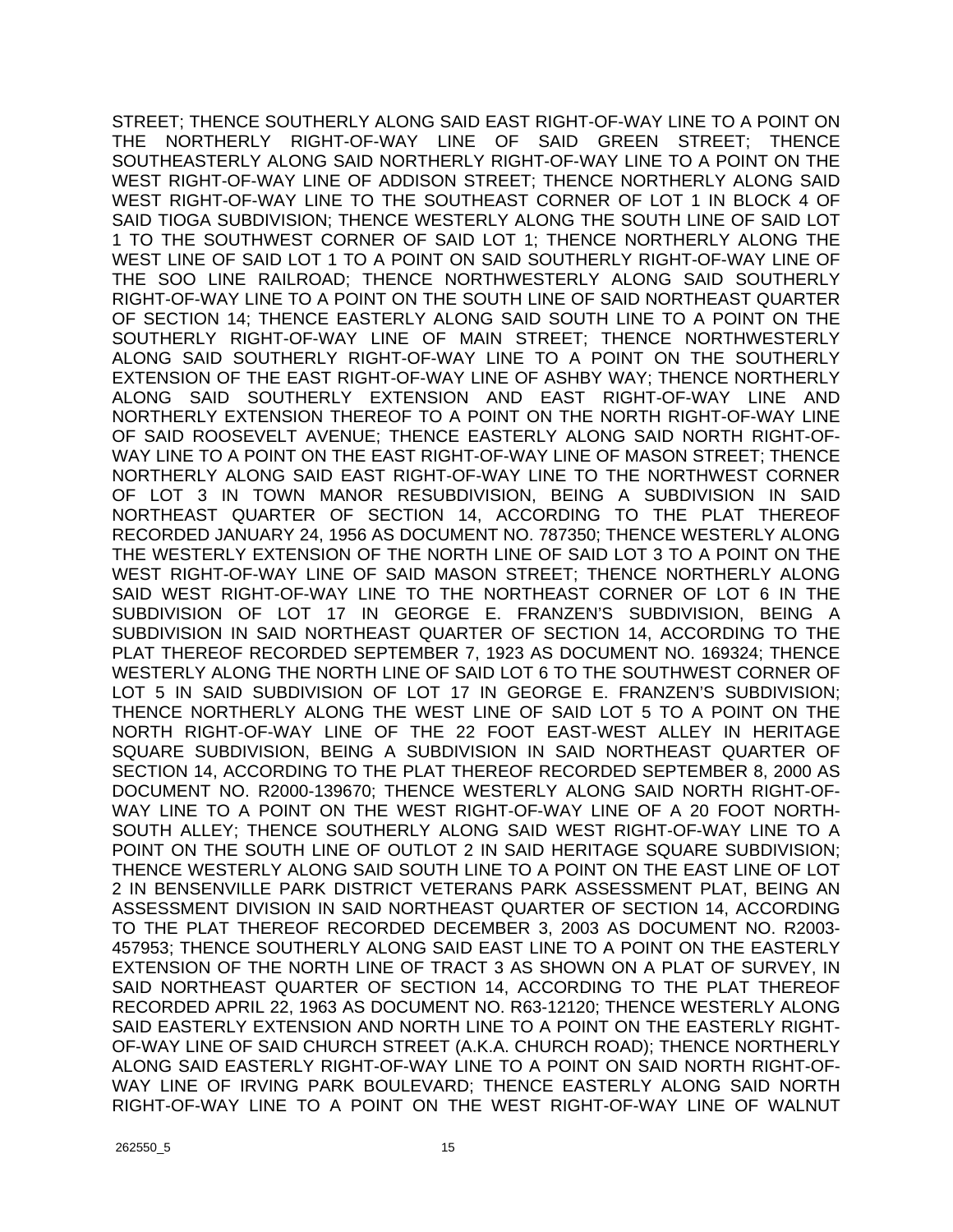STREET; THENCE NORTHERLY ALONG SAID WEST RIGHT-OF-WAY LINE TO A POINT ON THE WESTERLY EXTENSION OF THE NORTH LINE OF LOTS 8 THRU 11 INCLUSIVE IN IRVING HI-LANDS, BEING A SUBDIVISION IN SAID NORTHEAST QUARTER OF SECTION 14, ACCORDING TO THE PLAT THEREOF RECORDED APRIL 15, 1947 AS DOCUMENT NO. 519121; THENCE EASTERLY ALONG SAID WESTERLY EXTENSION AND NORTH LINE TO A POINT ON THE EAST LINE OF SAID IRVING HI-LANDS SUBDIVISION; THENCE NORTHERLY ALONG SAID EAST LINE AND NORTHERLY EXTENSION THEREOF TO THE NORTHEAST CORNER OF LOT 29 IN O'HARE METROPOLITAN INDUSTRIAL DISTRICT-UNIT 3, BEING A SUBDIVISION IN SAID NORTHEAST QUARTER OF SECTION 14 AND THE SOUTH HALF OF SAID SECTION 11, ACCORDING TO THE PLAT THEREOF RECORDED OCTOBER 4, 1972 AS DOCUMENT NO. R72-60677; THENCE WESTERLY ALONG THE NORTHERLY LINES OF LOT 29 THRU LOT 1, INCLUSIVE IN SAID O'HARE METROPOLITAN INDUSTRIAL DISTRICT-UNIT 3, TO THE NORTHEAST CORNER OF PERCY WILSON'S IRVING PARK MANOR, BEING A SUBDIVISION IN SAID NORTHWEST QUARTER OF SECTION 14 AND SOUTHEAST QUARTER OF SAID SECTION 11, ACCORDING TO THE PLAT THEREOF RECORDED APRIL 23, 1926 AS DOCUMENT NO. 212105; THENCE WESTERLY ALONG THE NORTH LINE OF SAID PERCY WILSON'S IRVING PARK MANOR SUBDIVISION TO THE NORTHERLY EXTENSION OF THE EAST LINE OF LOT 8 IN BLOCK 5 IN SAID PERCY WILSON'S IRVING PARK MANOR; THENCE SOUTHERLY ALONG SAID NORTHERLY EXTENSION, EAST LINE AND SOUTHERLY EXTENSION THEREOF TO A POINT ON THE SOUTH RIGHT-OF-WAY LINE OF HILLSIDE DRIVE; THENCE WESTERLY ALONG SAID SOUTH RIGHT-OF-WAY LINE TO A POINT ON THE SOUTHERLY EXTENSION OF THE WEST LINE OF LOT 1 IN BLOCK 6 OF SAID PERCY WILSON'S IRVING PARK MANOR; THENCE NORTHERLY ALONG SAID SOUTHERLY EXTENSION, WEST LINE AND NORTHERLY EXTENSION THEREOF TO THE WESTERLY EXTENSION OF THE SOUTH LINE OF LOT 10 IN O'HARE METROPOLITAN INDUSTRIAL DISTRICT UNIT-2, BEING A SUBDIVISION IN SAID SECTION 11, ACCORDING TO THE PLAT THEREOF RECORDED SEPTEMBER 14, 1971 AS DOCUMENT NO. R71- 46718; THENCE EASTERLY ALONG SAID WESTERLY EXTENSION TO THE SOUTHWEST CORNER OF SAID LOT 10; THENCE NORTHERLY ALONG THE WEST LINE OF LOTS 10, 9 AND 8 IN SAID O'HARE METROPOLITAN INDUSTRIAL DISTRICT-UNIT 2 TO THE NORTHWEST CORNER OF SAID LOT 8; THENCE WESTERLY ALONG THE SOUTH LINE OF LOTS 7 AND 6 IN SAID O'HARE METROPOLITAN INDUSTRIAL DISTRICT UNIT-2 AND THE WESTERLY EXTENSION THEREOF TO THE SOUTHWEST CORNER OF LOT 21 IN O'HARE METROPOLITAN INDUSTRIAL DISTRICT-UNIT 4, BEING A RESUBDIVISION IN SAID SECTION 11, ACCORDING TO THE PLAT THEREOF AS RECORDED ON OCTOBER 4, 1972 AS DOCUMENT NO. R72-60678; THENCE NORTHERLY ALONG THE WEST LINE OF SAID LOT 21 TO A POINT ON A LINE 455 FEET SOUTH OF AND PARALLEL TO THE SOUTH RIGHT-OF-WAY LINE OF FOSTER AVENUE; THENCE EASTERLY ALONG SAID PARALLEL LINE TO THE WEST RIGHT-OF-WAY LINE OF COUNTRY CLUB DRIVE; THENCE NORTHERLY ALONG SAID WEST RIGHT-OF-WAY LINE TO A POINT ON SAID SOUTH RIGHT-OF-WAY LINE OF FOSTER AVENUE; THENCE WESTERLY ALONG SAID SOUTH RIGHT-OF-WAY LINE TO A POINT ON THE WESTERLY RIGHT-OF-WAY LINE OF SAID ILLINOIS ROUTE 83 (A.K.A. ROBERT KINGERY HIGHWAY); THENCE NORTHERLY ALONG SAID WESTERLY RIGHT-OF-WAY LINE TO A POINT ON THE WESTERLY EXTENSION OF THE NORTH LINE OF O'HARE WEST INDUSTRIAL PLAZA, BEING A SUBDIVISION IN THE SOUTH HALF OF SAID SECTION 2 AND THE NORTH HALF OF SAID SECTION 11, ACCORDING TO THE PLAT THEREOF RECORDED JULY 20, 1970 AS DOCUMENT NO. R70-24289; THENCE EASTERLY ALONG SAID WESTERLY EXTENSION AND NORTH LINE TO THE NORTHEAST CORNER OF LOT 3 IN SAID O'HARE WEST INDUSTRIAL PLAZA SUBDIVISION; THENCE NORTHERLY ALONG THE NORTHERLY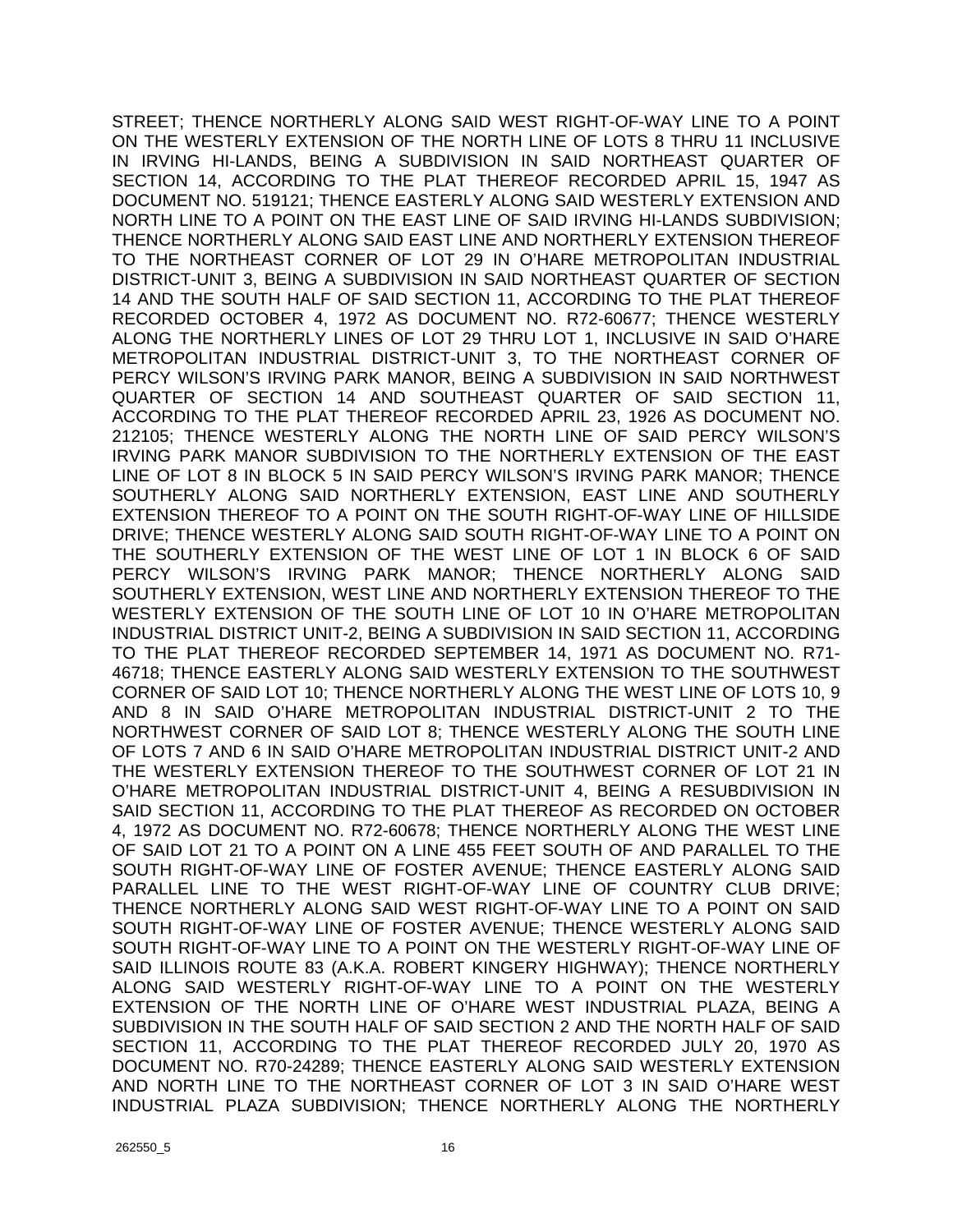EXTENSION OF THE EAST LINE OF SAID LOT 3 TO A POINT ON THE SOUTHERLY RIGHT-OF-WAY LINE OF THORNDALE AVENUE; THENCE NORTHERLY ALONG A STRAIGHT LINE TO THE SOUTHWEST CORNER OF LOT 1 IN THORNDALE DISTRIBUTION PARK IN BENSENVILLE UNIT NO. 2, BEING A SUBDIVISION IN THE SOUTH HALF OF SAID SECTION 2, ACCORDING TO THE PLAT THEREOF RECORDED NOVEMBER 7, 1977 AS DOCUMENT NO. R77-102030; THENCE NORTHERLY ALONG THE WEST LINE OF SAID LOT 1 AND THE NORTHERLY EXTENSION THEREOF TO A POINT ON THE NORTH LINE OF THE SOUTHWEST QUARTER OF SAID SECTION 2, SAID POINT BEING THE SOUTHWEST CORNER OF DEVON FIVE ACRE FARMS, BEING A SUBDIVISION IN SAID SECTION 2, AS RECORDED JUNE 10, 1947 AS DOCUMENT NO. 522698; THENCE NORTHERLY ALONG SAID WEST LINE OF SAID DEVON FIVE ACRE FARMS TO THE NORTHWEST CORNER OF LOT 6 IN SAID DEVON FIVE ACRE FARMS; THENCE EASTERLY ALONG THE NORTH LINE OF SAID LOT 6 TO A POINT ON THE WEST LINE OF O'HARE LOGISTICS CENTER SUBDIVISION, BEING A SUBDIVISION IN THE NORTHWEST QUARTER OF SAID SECTION 2, ACCORDING TO THE PLAT THEREOF RECORDED SEPTEMBER 26, 2007 AS DOCUMENT NO. R2007-177817; THENCE NORTHERLY ALONG SAID WEST LINE, AND ITS NORTHERLY EXTENSION THEREOF TO A POINT ON THE NORTH LINE OF SAID SECTION 2; THENCE EASTERLY ALONG SAID NORTH LINE TO A POINT ON THE EAST LINE OF THE WEST HALF OF THE WEST HALF OF THE NORTHEAST QUARTER OF SAID SECTION 2 EXTENDED NORTHERLY; THENCE SOUTHERLY ALONG SAID NORTHERLY EXTENSION AND SAID EAST LINE TO A POINT ON THE NORTH LINE OF THE SOUTHEAST QUARTER OF SAID SECTION 2; THENCE EASTERLY ALONG SAID NORTH LINE OF THE SOUTHEAST QUARTER OF SAID SECTION 2 TO THE POINT OF BEGINNING.

**PINs:** 03-02-102-015, -018, -025, -030, -031, -032, -033, -035, -036, -037, -038 and -039; 03-02-103-010, -011, -013 and -014; 03-02-104-003, -006, -007, -008, -009, -010, -011, -012 and -013; 03-02-105-001 and -002; 03-02-200-006, -008, -021, -022, -023, -024 and -030; 03-02-206-003, -007, -009, -010, -011, -012, -013 and -014; 03-02-207-001, -002, -003, -004, -007, -010, -011, -012, -013, -014, -015, -016, -017 and -018; 03-02-300-021 and -022; 03-02-301-003, -004, -007, -010, -011, -012, -013 and -015; 03-02-302-005 and -006; 03-02-303-008, -010, -011, -012 and -013; 03-02-304-001, -002, -010, -011, -012 and -013; 03-02-305-001; 03-02-400-001, -010, -029, -036, -037, -038, -040, -041 and -042; 03-02-401-002, -005 and -006; 03-02-402-001, -002, -009, -010, -011, -012, -013 and -014; 03-02-403-001; 03-02-404-001, -002, -003 and -005; 03-11-100-007, -008, -010, -011, -012, -014, -015, -016, -022, -023, -024, -025 and -026; 03-11-101-009, -011, -012, -014, -015, -017, -018, -019, -020, -021 and -022; 03-11-102-008, -009, -011, -016, -018, -019, -020, -021, -022, -024, -025, -026, -027, -029, -030, -032, -033, -034, -035, -037, -039, -043, -044, -045, -046, -048, -050, -051, -052, -054, -058, -059, -060, -061, -062, -063, -064, -065, -066 and -067; 03-11-103-006, -007, -009, -011, -012 and -013; 03-11-104-007, -008, -010, -011, -012, -014, -015, -016, -018, -019 and -020; 03-11-105-009, -010, -011, -014, -017, -018, -019, -020, -021, -024, -025 and -026; 03-11-200-002, -006, -007, -008, -009, -014, -020, -022, -023, -024, -028, -029, -031, -033, -034, -036, -037, -038, -039, -040, -041, -042, -043, -044, -046 and -047; 03-11-201-003; 03-11-202-003, -004, -007, -011, -012, -013, -014, -018, -025, -026, -027, -032, -033, -034, -035, -036, -038, -039, -043, -044, -045, -046, -047, -048 and -049; 03-11-308-035 and -040; 03-11-309-021, -022, -023 and -024; 03-11-311-022; 03-11-312-005, -006, -008, -009,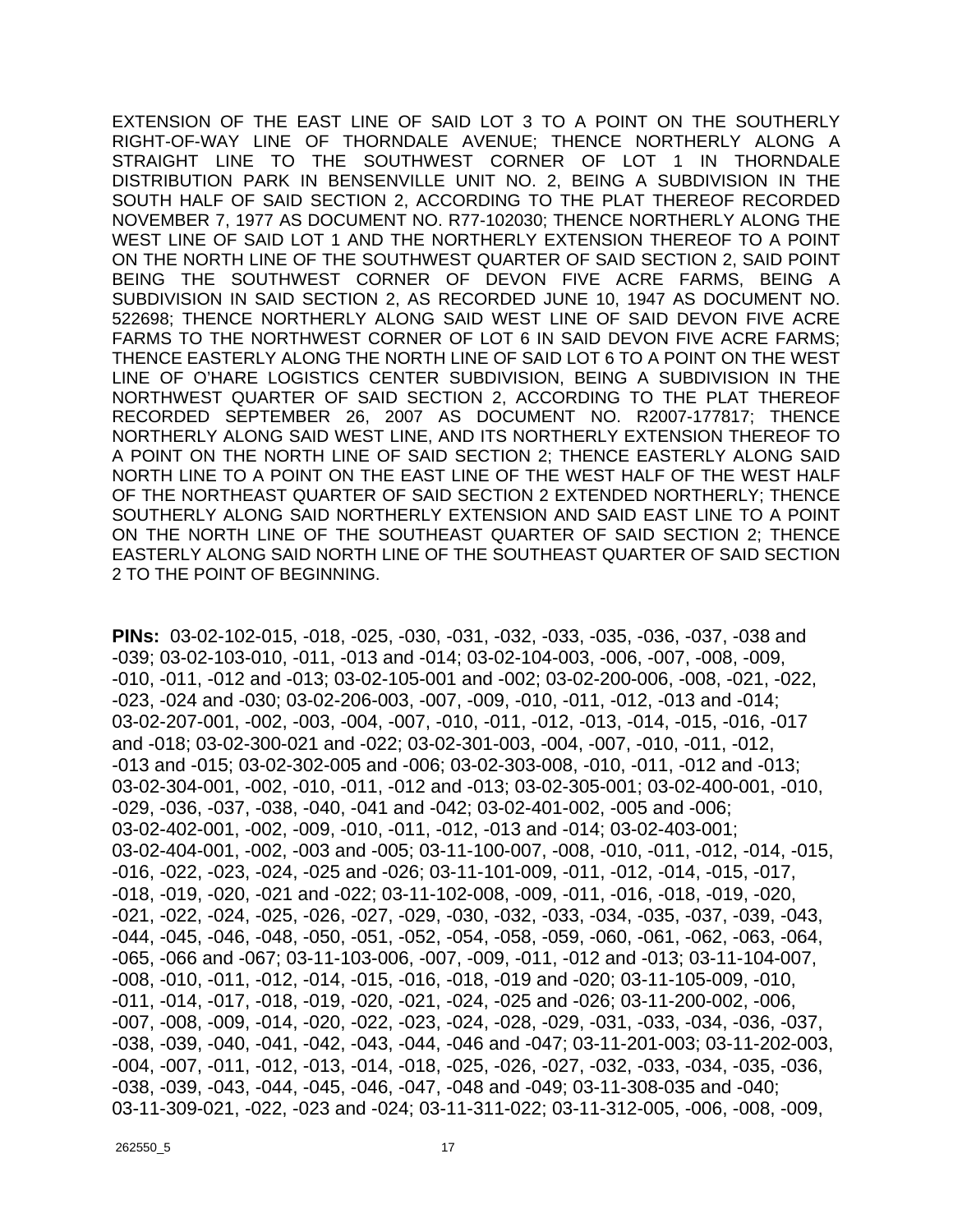-034, -035, -041, -042, -043, -045, -046 and -047; 03-11-314-001, -006, -007, -008, -009, -010 and -011; 03-11-315-001 and -002; 03-11-316-001, -004, -005, -006, -009, -015, -016, -018, -019, -020, -023, -025, -028, -029, -030, -031, -032, -033 and -034; 03-11-317-001, -002, -003 and -004; 03-11-400-005, -006, -007, -008, -009, -015, -016, -017, -019, -021, -022, -023 and -024; 03-11-401-001, -002, -003, -004, -005, -009, -011, -013, -014, -015, -016, -017, -018, -019, -020, -021, -022, -023, -024, -025, -026, -027, -028, -029, -030, -031, -032, -033, -034, -035, -036, -037, -038 and -039; 03-11-402-001, -002, -003, -004, -005, -006, -007, -008, -009, -010, -011, -015, -018, -019, -020, -021, -022, -024, -027, -028, -029, -030 and -031; 03-11-403-002, -003, -004, -005, -006, -007, -009, -010, -011, -012, -013, -014, -015, -016, -017, -018, -020, -040 and -042; 03-11-404-001, -002, -004, -006, -008, -009, -010, -011, -012, -013, -016, -018, -019, -020, -022, -024, -025, -026, -027, -028 and -029; 03-14-117-004, -005, -006, -007, -008, -009, -010, -011, -012, -013, -028, -029, -030, -035, -040, -041, -042, -043, -044, -045, -046, -047, -048, -049, -050, -051, -052, -053, -054, -055, -057, -058, -059, -060, -062, -065, -066, -067 and-068; 03-14-118-001, -004 and -017; 03-14-120-012, -013, -014, -015 and -016; 03-14-121-001 and -002; 03-14-122-001, -002, -003, -004, -005, -006, -007, -008, -009, -010, -011, -012, -013, -014, -015 and -016; 03-14-123-001, -002, -003, -004, -005, -006, -007, -008 and -009; 03-14-124-001, -002, -003, -004, -005, -006, -007, -008, -009, -010, -011, -012, -013, -014, -015, -016, -017, -018, -019, -020, -021, -022, -023, -024, -025, -026, -027, -028, -029, -030, -031, -032, -033, -034, -035, -036, -037, -038, -039, -040, -041, -042, -043, -044, -045, -046, -047, -048, -049, -050, -051, -052, -053, -054, -055, -056, -057, -058, -059, -060, -061, -062, -063, -064, -065, -066, -067, -068, -069, -070, -071, -072, -073, -074, -075, -076, -077, -078, -079, -080, -081, -082, -083, -084, -085, -086, -087, -088, -089, -090, -091 and -092; 03-14-205-013, -014, -016, -017, -020, -021, -025, -026, -032, -033 and -034; 03-14-206-001, -002, -003, -004, -005, -006, -007 and -008; 03-14-207-001, -005, -008, -009, -010, -011, -012, -013, -014, -015, -018, -019, -020, -021 and -022; 03-14-208-001, -002, -003, -004, -006, -007, -008, -009, -010, -011, -012, -013, -015, -016, -017, -018 and -019; 03-14-209-006, -010, -011, -013, 017, -020, -021, -022, -023, -025, -026, -027, -031, -032, -033, -034 and -035; 03-14-210-002, -003, -004, -008, -013, -014, -015, -017, -019, -020, -027, -028, -032, -040, -042, -044, -086, -087, -088, -128, -129, -131 and -135; 03-14-211-001, -002, -005, -006, -008, -009, -010, -011, -012, -013, -016, -017, -031, -032, -033, -034 and -036; 03-14-212-001, -002, -003, -004 and -005; 03-14-213-001, -018, -046 and -047; 03-14-214-001, -002, -003, -004, -005, -006, -007, -008, -009, -010 and -011; 03-14-215-005, -006, -007, -008, -009, -010, -014, -015, -017, -019, -022 and -025; 03-14-216-005, -006, -009, -010, -011 and -012; 03-14-300-001; 03-14-301-001, -003, -004, -005, -006 and -007; 03-14-302-001; 03-14-303-001, -002 and -003; 03-14-304-003, -004 and -005; 03-14-308-002, -003, -004, -005, -006 and -014; 03-14-317-001, -002, -007, -008, -009, -012, -015 and -016; 03-14-400-001, -002, -003, -004, -005, -006, -007, -008, -009, -010, -011, -012, -013, -027, -028, -030, -033, -034, -035, -060, -067, -068 and -073; 03-14-401-001, -002, -003, -004, -005, -006, -007, -008, -011, -012, -013, -014, -015, -016 and -017; 03-14-402-002; 03-14-403-002, -003, -004, -005 and -006; 03-14-404-012; 03-14-405-002, -003, -004, -005, -006, -007, -011, -012, -015, -016, -017 and -018; 03-14-406-001, -002, -007, -008, -009, -010, -011, -012, -013, -014, -015, -016, -017, -018 and -019; 03-14-413-001, -002, -016, -017 and -018;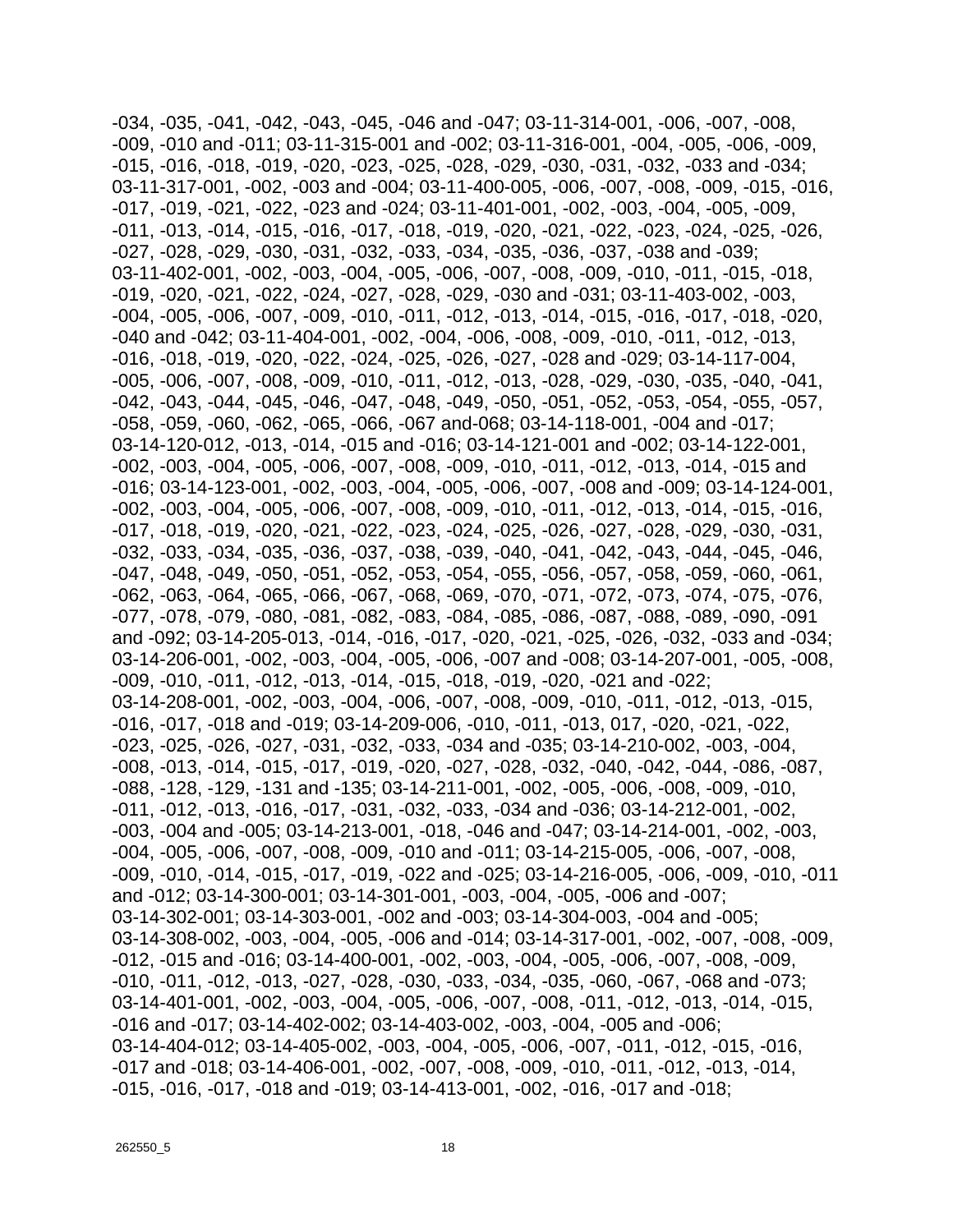03-14-414-001, -002, -019 and -020; 03-14-504-001 and -003; 03-15-214-044 and -045; 03-15-222-001, -002, -011, -012, -013, -015, -016, -017, -018 and -019; 03-15-223-001, -002, -003, -004, -005, -006, -016, -017, -018, -019, -022, -023, -024, -025, -026, -027, -028, -029 and -031; 03-15-232-001, -002, -003, -004, -005, -006, -007, -008, -009, -010, -014 and -015; 03-15-236-001, -002 and -003; and 03-23-100-001, -002 and -003.

Commonly known as that area generally bounded by Devon Avenue on the North; York Road on the East; Green Street, Fenton High School, Deer Grove Leisure Center and Varble Park on the South; and IL-83 and Pine Lane on the West.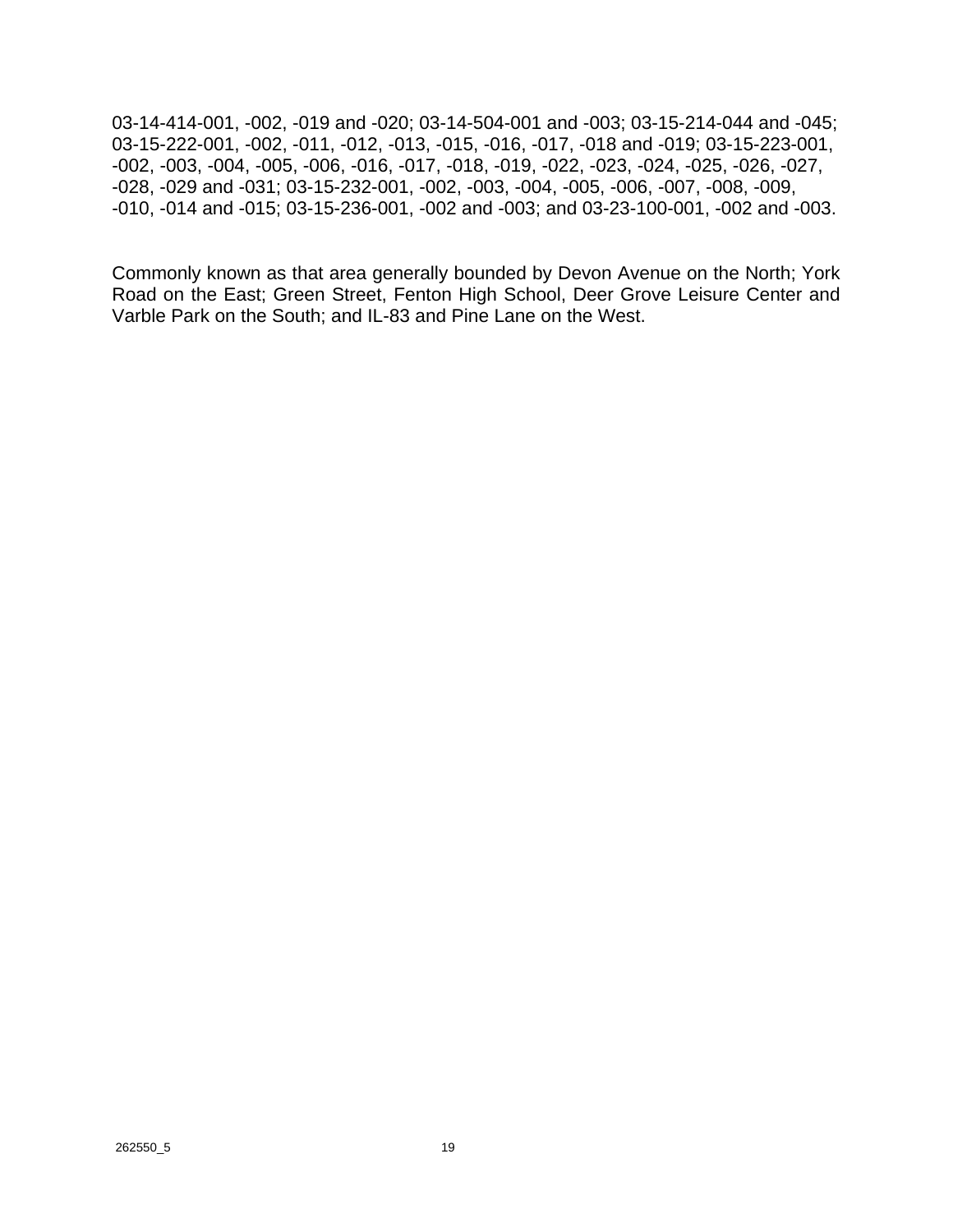## **EXHIBIT B**

# **Street Location Map**

(see attached)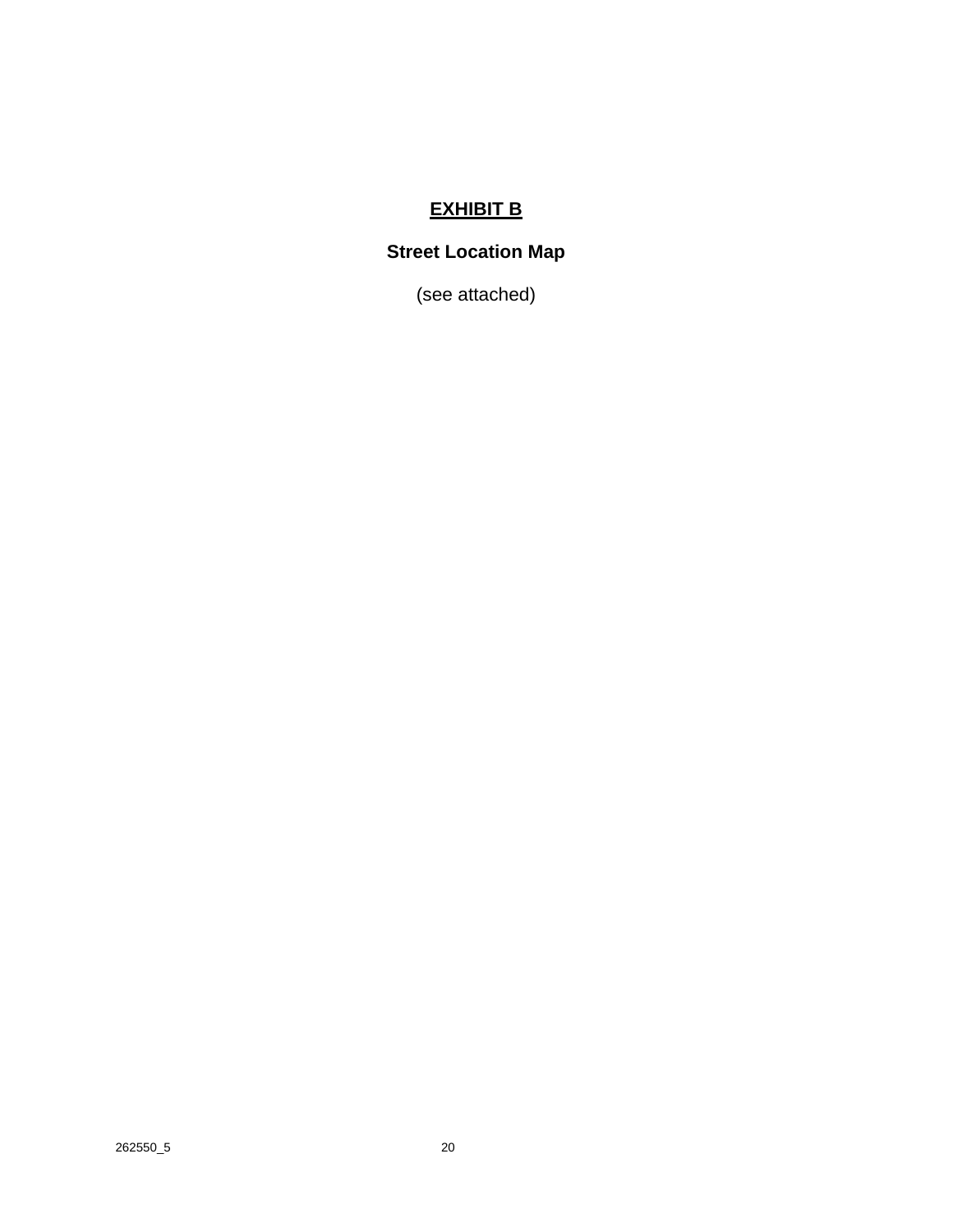## **EXHIBIT C**

### **TIF Incremental Revenue Amounts for Use In Relation to the SURPLUS REVENUE Calculation**

(see attached)